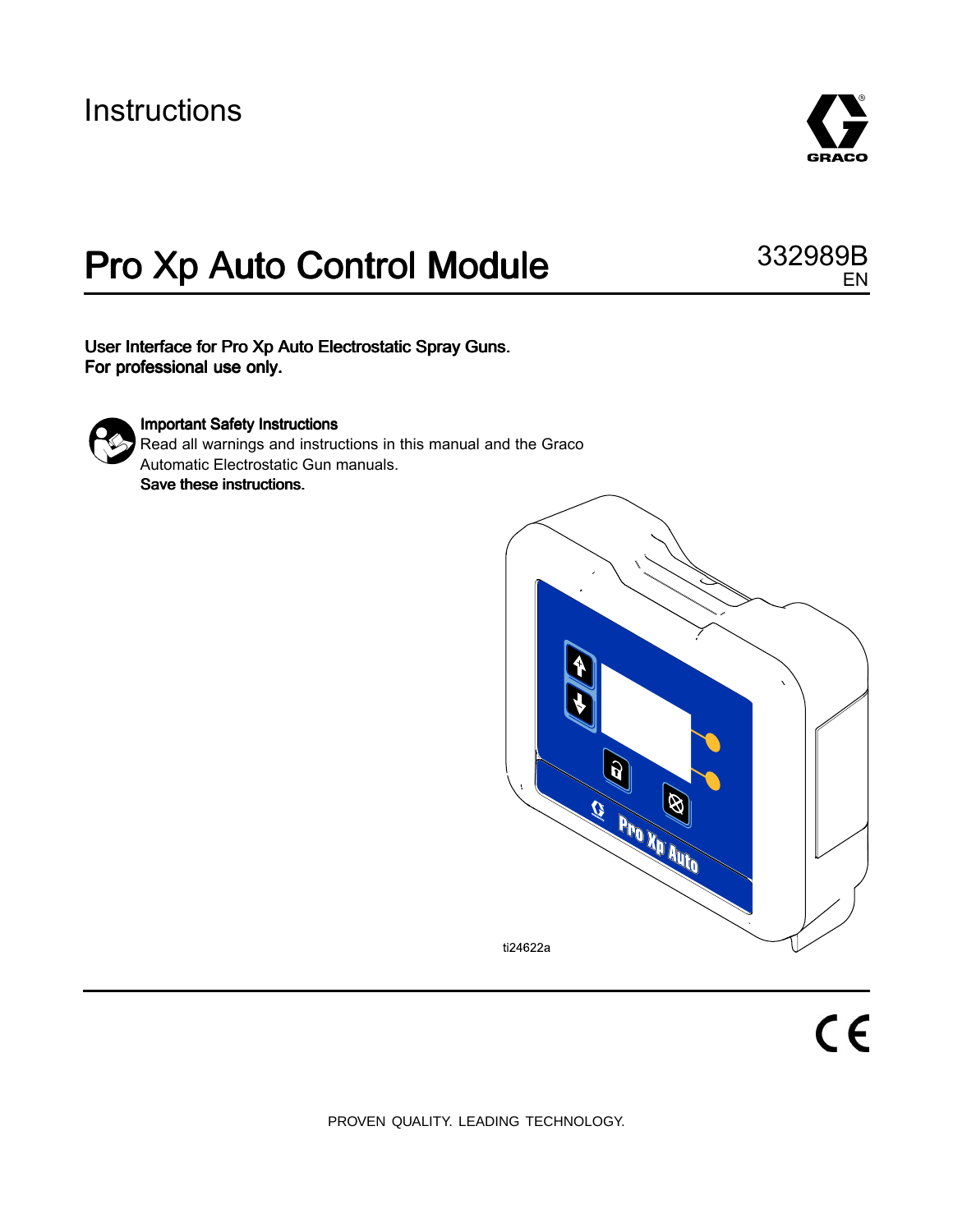# **Contents**

|                                  | 5 |
|----------------------------------|---|
| Remote Mode I/O Connection 8     | 6 |
| Screen Navigation and Editing 13 |   |
|                                  |   |
|                                  |   |

| Fiber Optic Cable Repair  25<br>Fiber Optic Bulkhead Installation 26 |  |
|----------------------------------------------------------------------|--|
|                                                                      |  |
| Fiber Optic Cables for Gun  28<br>Fiber Optic Cable Repair and       |  |
| Control Module I/O Cable Accessory                                   |  |
|                                                                      |  |
|                                                                      |  |
|                                                                      |  |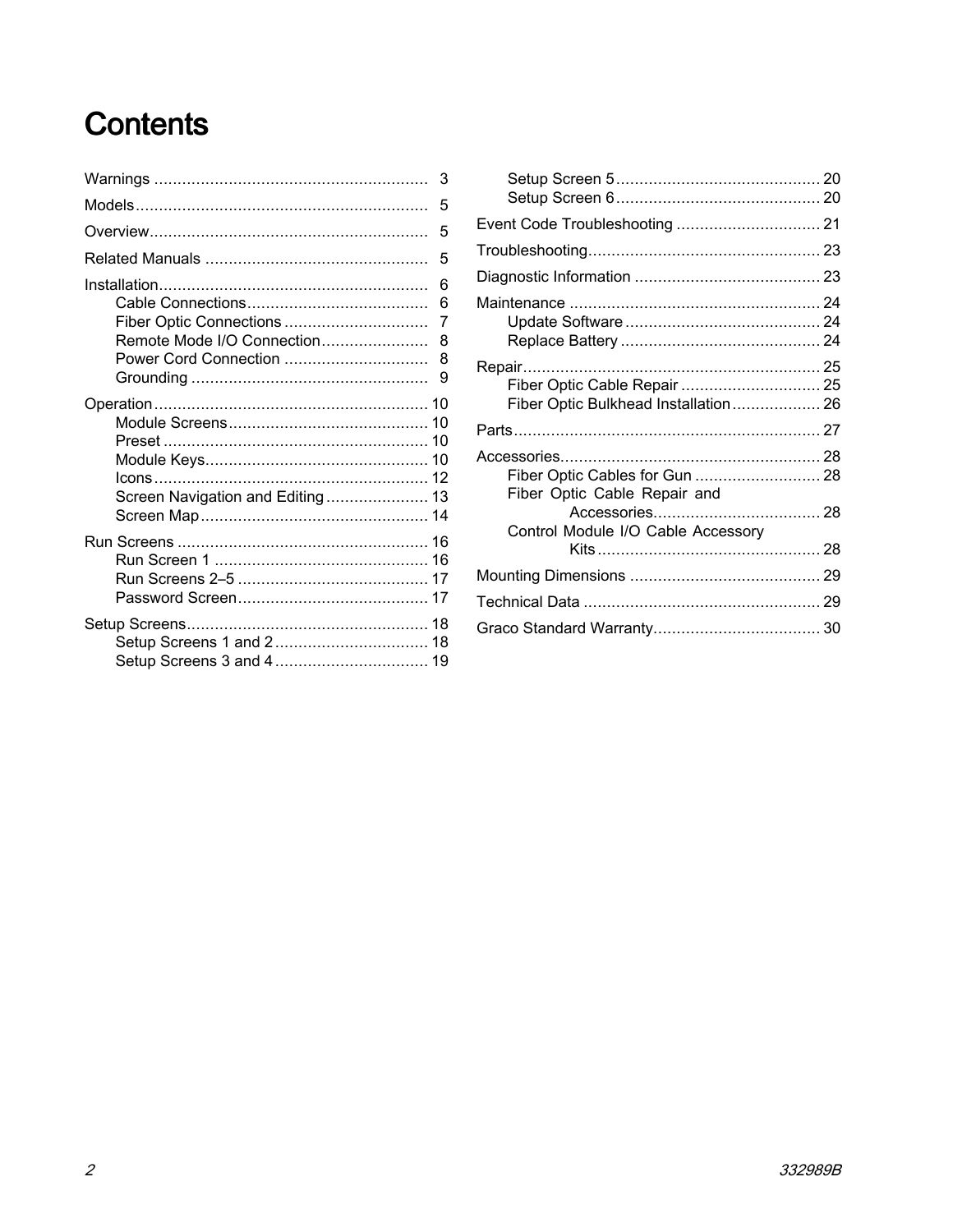## <span id="page-2-0"></span>Warnings

The following warnings are for the setup, use, grounding, maintenance and repair of this equipment. The exclamation point symbol alerts you to <sup>a</sup> general warning and the hazard symbol refers to procedure-specific risks. When these symbols appear in the body of this manual or on warning labels, refer back to these Warnings. Product-specific hazard symbols and warnings not covered in this section may appear throughout the body of this manual where applicable.

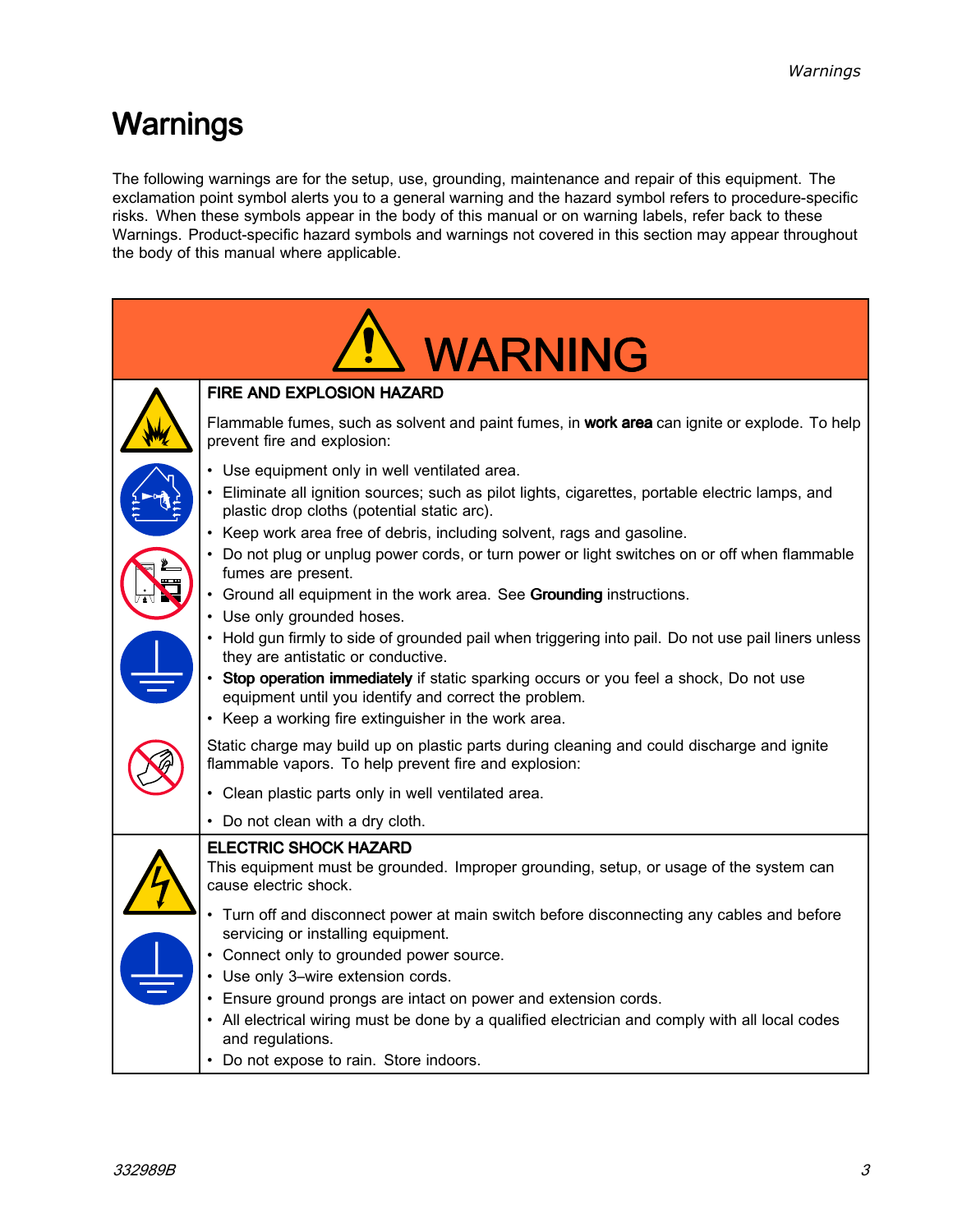| <b>WARNING</b>                                                                                                                                                                                                                                                       |
|----------------------------------------------------------------------------------------------------------------------------------------------------------------------------------------------------------------------------------------------------------------------|
| PERSONAL PROTECTIVE EQUIPMENT<br>Wear appropriate protective equipment when in the work area to help prevent serious injury,<br>including eye injury, hearing loss, inhalation of toxic fumes, and burns. This equipment includes<br>but is not limited to:          |
| • Protective eyewear, and hearing protection.                                                                                                                                                                                                                        |
| Respirators, protective clothing, and gloves as recommended by the fluid and solvent<br>manufacturer.                                                                                                                                                                |
| <b>EQUIPMENT MISUSE HAZARD</b>                                                                                                                                                                                                                                       |
| Misuse can cause death or serious injury.                                                                                                                                                                                                                            |
| Do not operate the unit when fatigued or under the influence of drugs or alcohol.                                                                                                                                                                                    |
| Do not exceed the maximum working pressure or temperature rating of the lowest rated<br>system component. See Technical Data in all equipment manuals.                                                                                                               |
| Use fluids and solvents that are compatible with equipment wetted parts. See Technical Data<br>in all equipment manuals. Read fluid and solvent manufacturer's warnings. For complete<br>information about your material, request MSDS from distributor or retailer. |
| Do not leave the work area while equipment is energized or under pressure.<br>$\bullet$                                                                                                                                                                              |
| . Turn off all equipment and follow the Pressure Relief Procedure when equipment is not in use.                                                                                                                                                                      |
| • Check equipment daily. Repair or replace worn or damaged parts immediately with genuine<br>manufacturer's replacement parts only.                                                                                                                                  |
| Do not alter or modify equipment. Alterations or modifications may void agency approvals<br>$\bullet$<br>and create safety hazards.                                                                                                                                  |
| Make sure all equipment is rated and approved for the environment in which you are using it.<br>$\bullet$                                                                                                                                                            |
| • Use equipment only for its intended purpose. Call your distributor for information.                                                                                                                                                                                |
| • Route hoses and cables away from traffic areas, sharp edges, moving parts, and hot surfaces.                                                                                                                                                                       |
| Do not kink or over bend hoses or use hoses to pull equipment.                                                                                                                                                                                                       |
| Keep children and animals away from work area.                                                                                                                                                                                                                       |
| Comply with all applicable safety regulations.                                                                                                                                                                                                                       |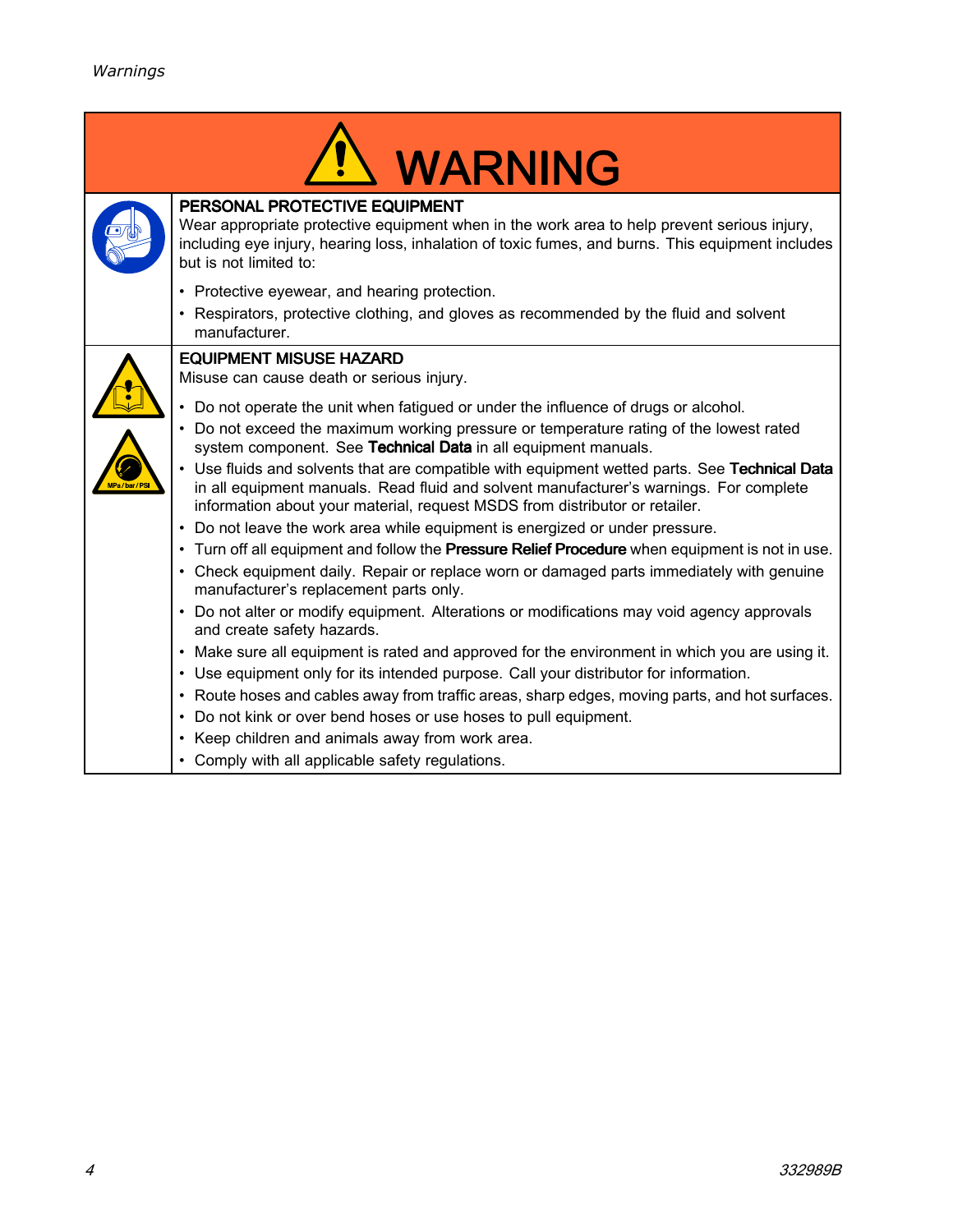## <span id="page-4-0"></span>Models

| <b>Model Number</b> | <b>Series</b> | <b>Description</b>                                                                                                                        |
|---------------------|---------------|-------------------------------------------------------------------------------------------------------------------------------------------|
| 24W035              | А             | Pro Xp Auto Control Module with software, mounting bracket and power supply<br>included. Fiber optic cables must be purchased separately. |
| 24X216              |               | Pro Xp Auto Control Module. Module Only.                                                                                                  |

### **Overview**

The Pro Xp Auto Control Module is for use only with Pro Xp Auto Electrostatic Gun smart models. The control module provides <sup>a</sup> user interface for up to two guns. Remote I/O allows communication with <sup>a</sup> Programmable Logic Controller (PLC). The display control module performs the following functions:

- Display the spraying voltage and current.
- Change the gun voltage setting.
- Display the gun turbine speed.
- Store spray presets.
- Communicate equipment faults to <sup>a</sup> PLC.
- Display and set maintenance totalizers.
- Use <sup>a</sup> PLC to select <sup>a</sup> spray profile.

## **Related Manuals**

| <b>Manual</b> | <b>Description</b>                   |
|---------------|--------------------------------------|
| 333010        | Pro Xp Auto Air Spray Gun            |
| 333011        | Pro Xp Auto AA Spray Gun             |
| 333012        | Pro Xp Auto Waterborne Air Spray Gun |
| 333013        | Pro Xp Auto Waterborne AA Spray Gun  |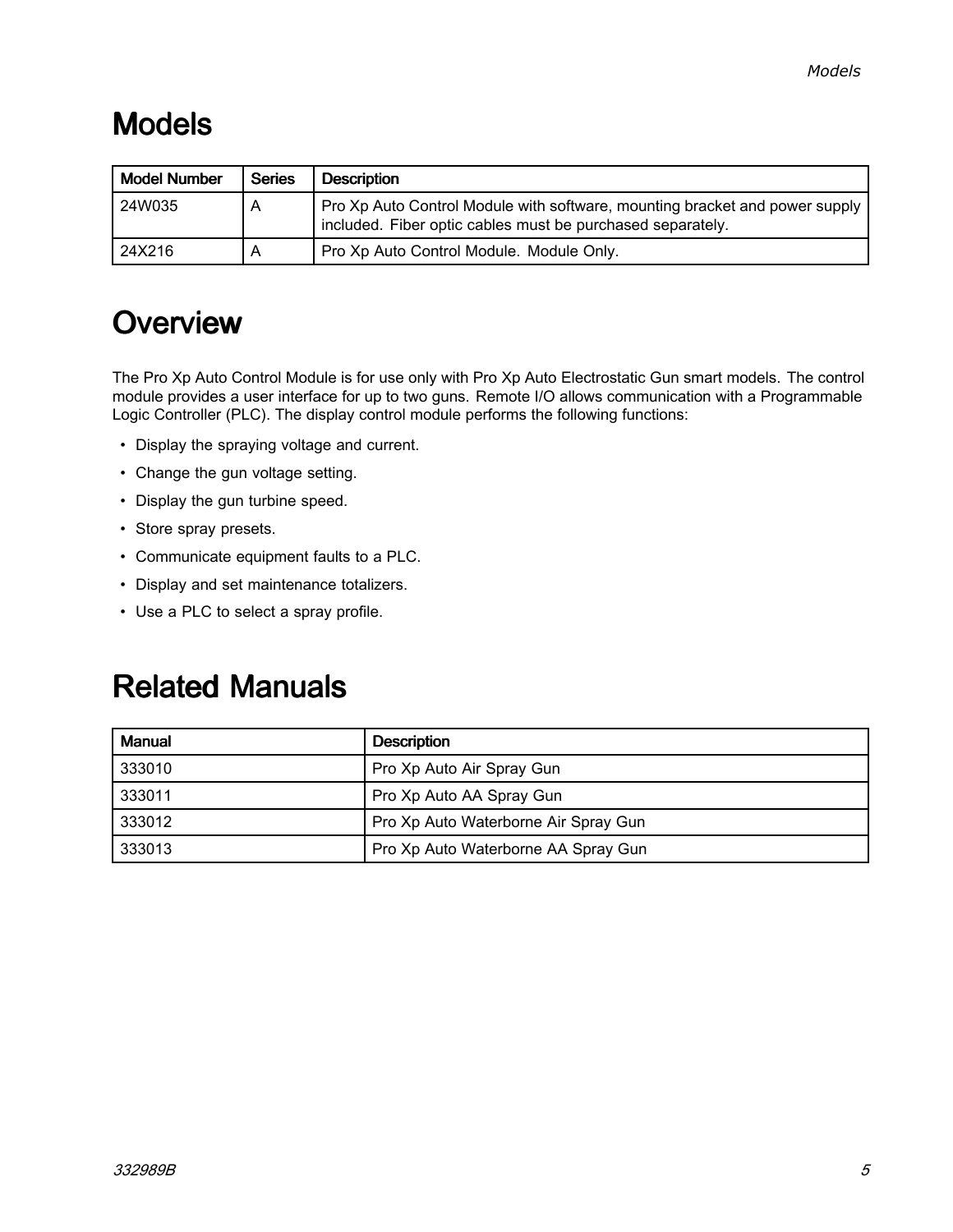## <span id="page-5-0"></span>**Installation**

### **Cable Connections**

Ports <sup>1</sup> through <sup>4</sup> of the Pro Xp Auto Control Module are used in an automatic electrostatic gun installation.

| Port | <b>Description</b>    |
|------|-----------------------|
|      | Fiber Optic 1 (Gun 1) |
| 2    | Fiber Optic 2 (Gun 1) |
| 3    | Power Cord            |
|      | Remote Mode I/O       |
| 5    | Fiber Optic 1 (Gun 2) |
|      | Fiber Optic 2 (Gun 2) |



Figure <sup>1</sup> Pro Xp Auto Control Module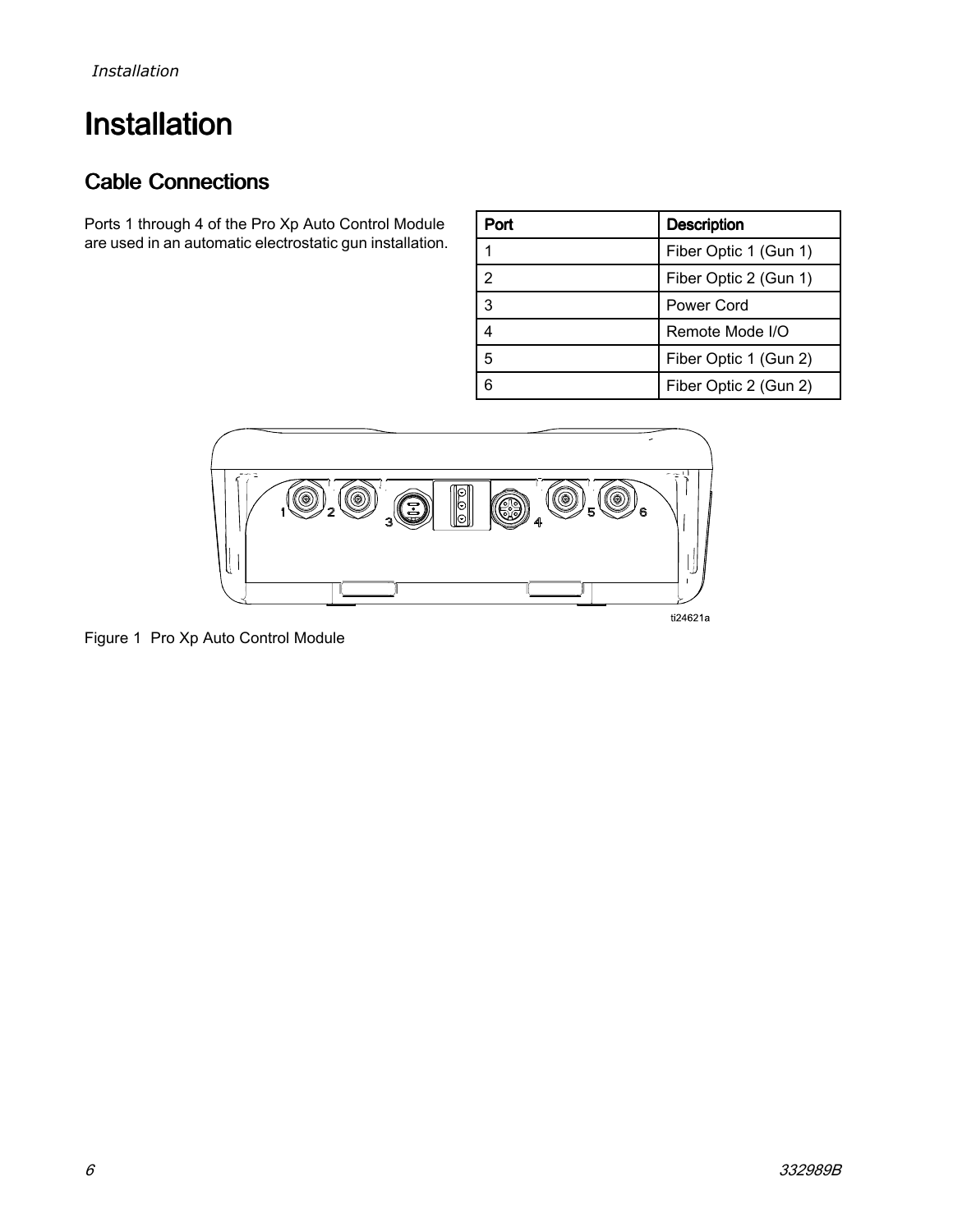### <span id="page-6-0"></span>**Fiber Optic Connections**

(Operational on Smart models only)

NOTE: Only use Graco supplied fiber optic cable. See Fiber Optic [Cables](#page-27-0) For Gun, page [28](#page-27-0)

The fiber optic cable connects the fiber optic ports on the gun manifold to Ports <sup>1</sup> and <sup>2</sup> on the Control Module.

#### For <sup>a</sup> 1 Gun System

- 1. Connect Port <sup>1</sup> of the gun <sup>1</sup> manifold to Port <sup>1</sup> of the Control Module.
- 2. Connect Port <sup>2</sup> of the gun <sup>1</sup> manifold to Port <sup>2</sup> of the Control Module.

#### For <sup>a</sup> 2 Gun System

- 1. Connect Port <sup>1</sup> of the gun <sup>2</sup> manifold to Port <sup>5</sup> of the Control Module.
- 2. Connect Port <sup>2</sup> of the gun <sup>2</sup> manifold to Port <sup>6</sup> of the Control Module.





| 1                  | Port 1                             |
|--------------------|------------------------------------|
| $\overline{2}$     | Port 2                             |
| $\overline{5}$     | Port 5                             |
| $\overline{6}$     | Port 6                             |
| $\overline{\sf H}$ | Pro Xp Auto Smart<br>Gun           |
| P                  | 24 Volt Power Supply<br>Connection |
| O                  | Remote I/O<br>Connection           |
| R.                 | Pro Xp Auto Control<br>Module      |
| U                  | Bulkhead (optional)                |
| V                  | <b>Fiber Optic Cable</b>           |
| G1                 | Gun 1                              |
| G2                 | Gun 2                              |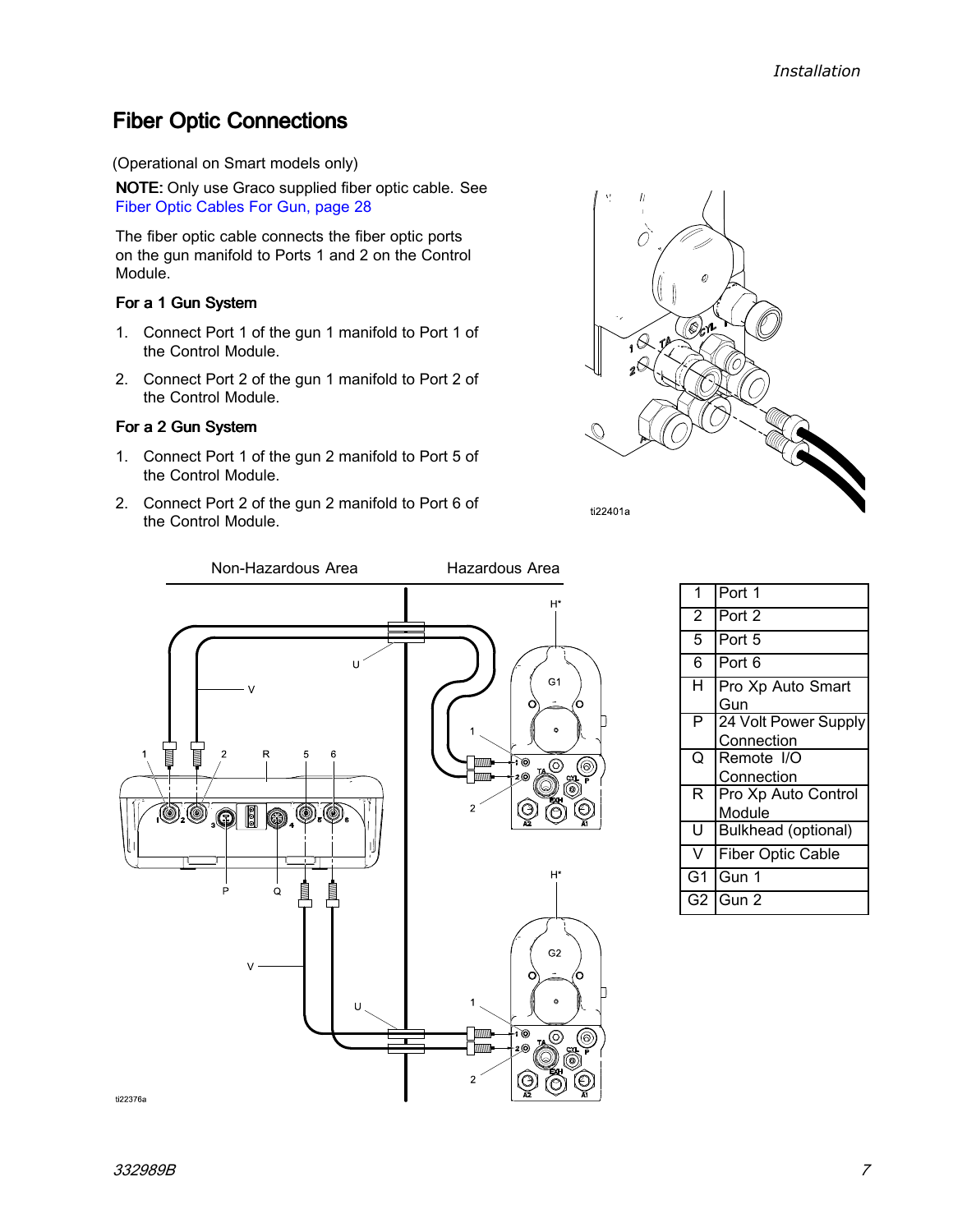### <span id="page-7-0"></span>**Remote Mode I/O Connection**

The use of the Remote Mode I/O capability is optional. Connector <sup>4</sup> on the Control Module is the remote mode I/O port.



Figure <sup>2</sup> Connector <sup>4</sup> (I/O) Pinouts

Remote mode I/O cables are available separately. See Control Module I/O Cable [Accessory](#page-27-0) Kits, page [28](#page-27-0)



Figure <sup>3</sup> Cable Pin Information

| Pin No. | <b>Wire Color</b> | <b>Function</b>        |
|---------|-------------------|------------------------|
|         | Brown             | $+24$ VDC              |
| 2       | White             | <b>Preset Select 1</b> |
| 3       | Blue              | Low kV Alarm Out       |
|         | <b>Black</b>      | <b>Preset Select 2</b> |
| 5       | Gray              | GND                    |

When remote mode is enabled, <sup>a</sup> Preset can be selected by applying the following signals to Preset Select <sup>1</sup> (pin 2) and Preset Select <sup>2</sup> (pin 4) of connector 4.

| <b>Preset</b><br>Select 2<br><b>State</b> | <b>Preset</b><br>Select 1<br><b>State</b> | Encoding | <b>Selected</b><br><b>Preset</b> |
|-------------------------------------------|-------------------------------------------|----------|----------------------------------|
| GND                                       | GND                                       | 00       |                                  |
| GND                                       | $+24$ VDC<br>or Floating                  | 01       | 2                                |
| $+24$ VDC<br>or Floating                  | GND                                       | 10       | 3                                |
| $+24$ VDC<br>or Floating                  | $+24$ VDC<br>or Floating                  | 11       |                                  |

During normal operation, Low kV Alarm Out (pin 3) is at <sup>0</sup> V. When <sup>a</sup> low voltage alarm occurs, Low kV Alarm Out (pin 3) is at <sup>24</sup> VDC. This occurs regardless of remote mode setting.

NOTE: Low kV Alarm Out (pin 3) will read ~18 <sup>V</sup> when inactive in an unloaded measurement.

#### **Power Cord Connection**

- 1. Connect the adapter cord (supplied) to Port <sup>3</sup> on the control module.
- 2. Connect the 3–wire power cord (supplied) to the adapter.
- 3. Plug the 3–wire power cord into <sup>a</sup> grounded electrical outlet.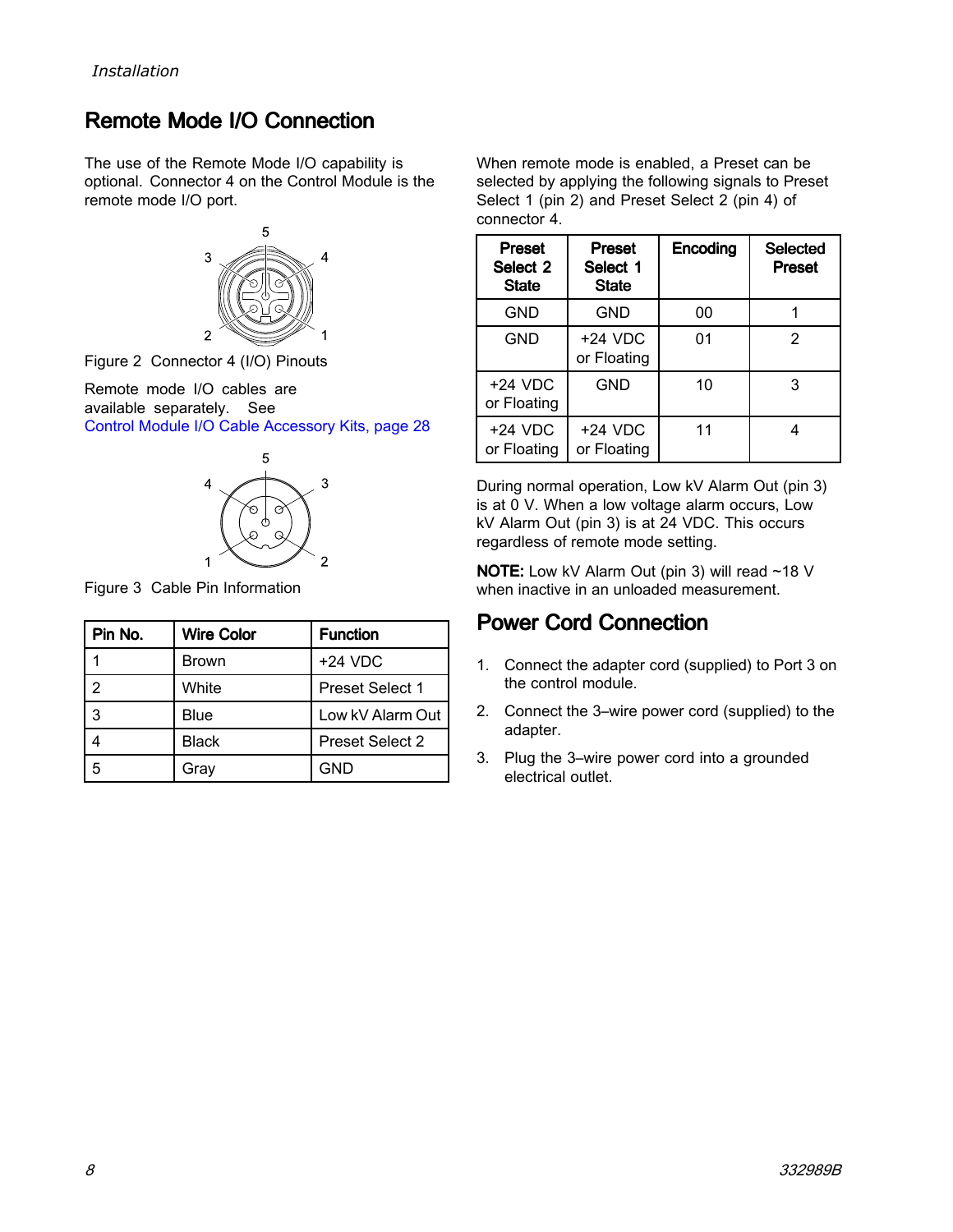#### <span id="page-8-0"></span>Grounding



The equipment must be grounded to reduce the risk of static sparking and electric shock. Electric or static sparking can cause fumes to ignite or explode. Improper grounding can cause electric shock. Grounding provides an escape wire for the electric current.

The Pro Xp Auto Control Module is grounded by an adapter and <sup>a</sup> 3–wire power cord (supplied) connected to <sup>a</sup> grounded electrical outlet. If the module is mounted to <sup>a</sup> bracket, connect <sup>a</sup> separate ground wire to the bracket using <sup>a</sup> screw. Connect the other end to <sup>a</sup> true earth ground.



ti24643a

| А | Pro Xp Auto Control Module    |
|---|-------------------------------|
| B | Power Supply                  |
| C | <b>Fiber Optic Cable</b>      |
|   | Pro Xp Auto Electrostatic Gun |
| F | Hazardous Area                |
| F | Non-Hazardous Area            |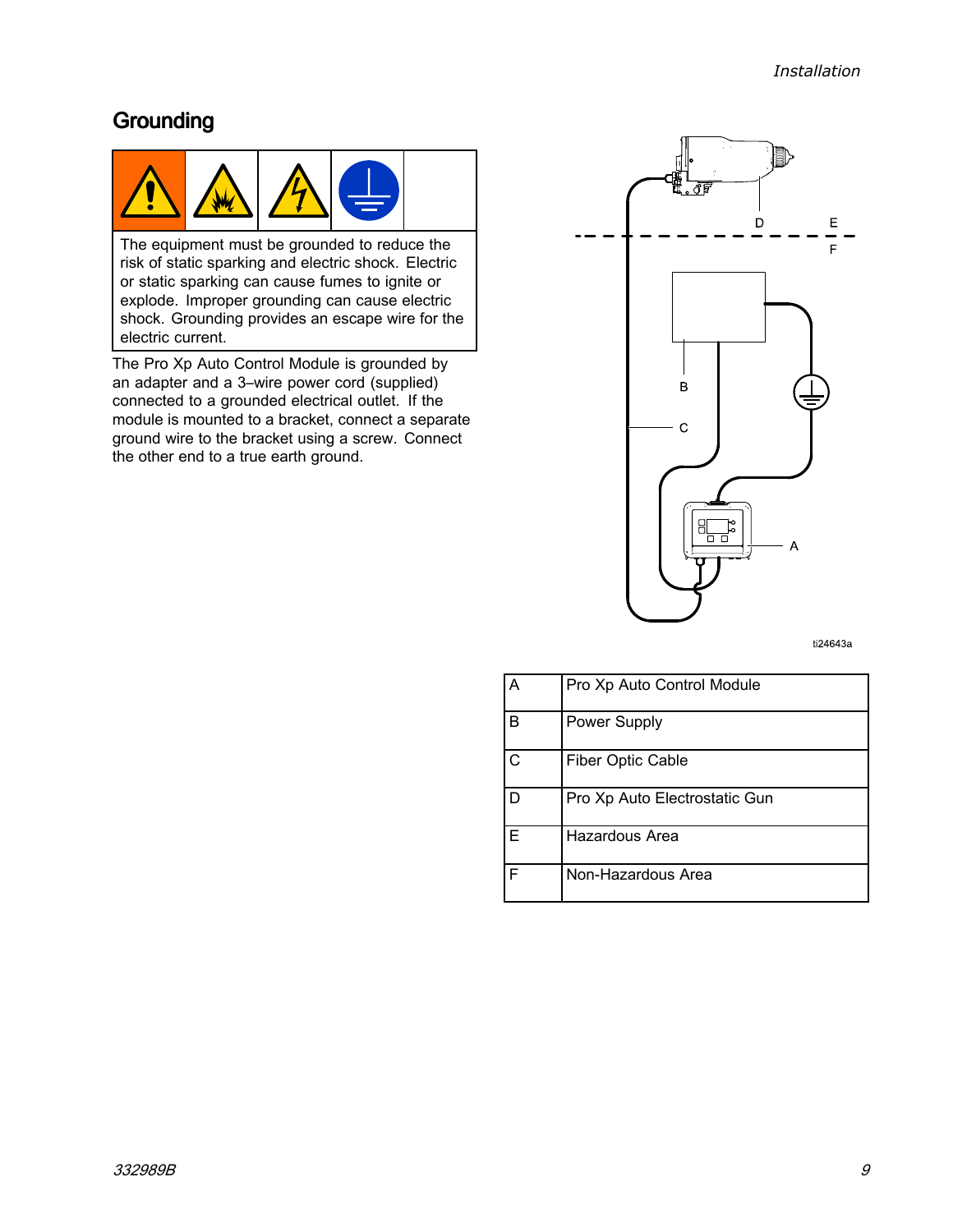# <span id="page-9-0"></span>Operation

### **Module Screens**

The Pro Xp Auto Control Module has two sets of screens: Run and Setup. For detailed information see Run [Screens,](#page-17-0) page [16](#page-15-0), and Setup Screens, page [18](#page-17-0).<br>Press. This to tools between the Bun screens and

Press to toggle between the Run screens and the Setup screens.

#### Preset

The presets can be used to store gun parameters. Four presets are available for each gun. See Setup [Screens](#page-17-0) <sup>1</sup> and 2, page [18](#page-17-0) to view and change preset parameters.

### Module Keys

The control module display and keys are displayed below. Table <sup>1</sup> explains the function of the membrane keys on the control module. As you move through the screens, you will notice that most information is communicated using icons rather than words to simplify global communication. The detailed screen descriptions in Run [Screens,](#page-15-0) page [16](#page-15-0), and Setup [Screens,](#page-17-0) page [18](#page-17-0), explain what each icon represents. The two softkeys are membrane buttons whose function correlates with the screen content to the immediate left of the button.

#### **NOTICE**

To prevent damage to the softkey buttons, do not press the buttons with sharp objects such as pens, plastic cards, or fingernails.



Figure <sup>4</sup> Control Module Keypad and Display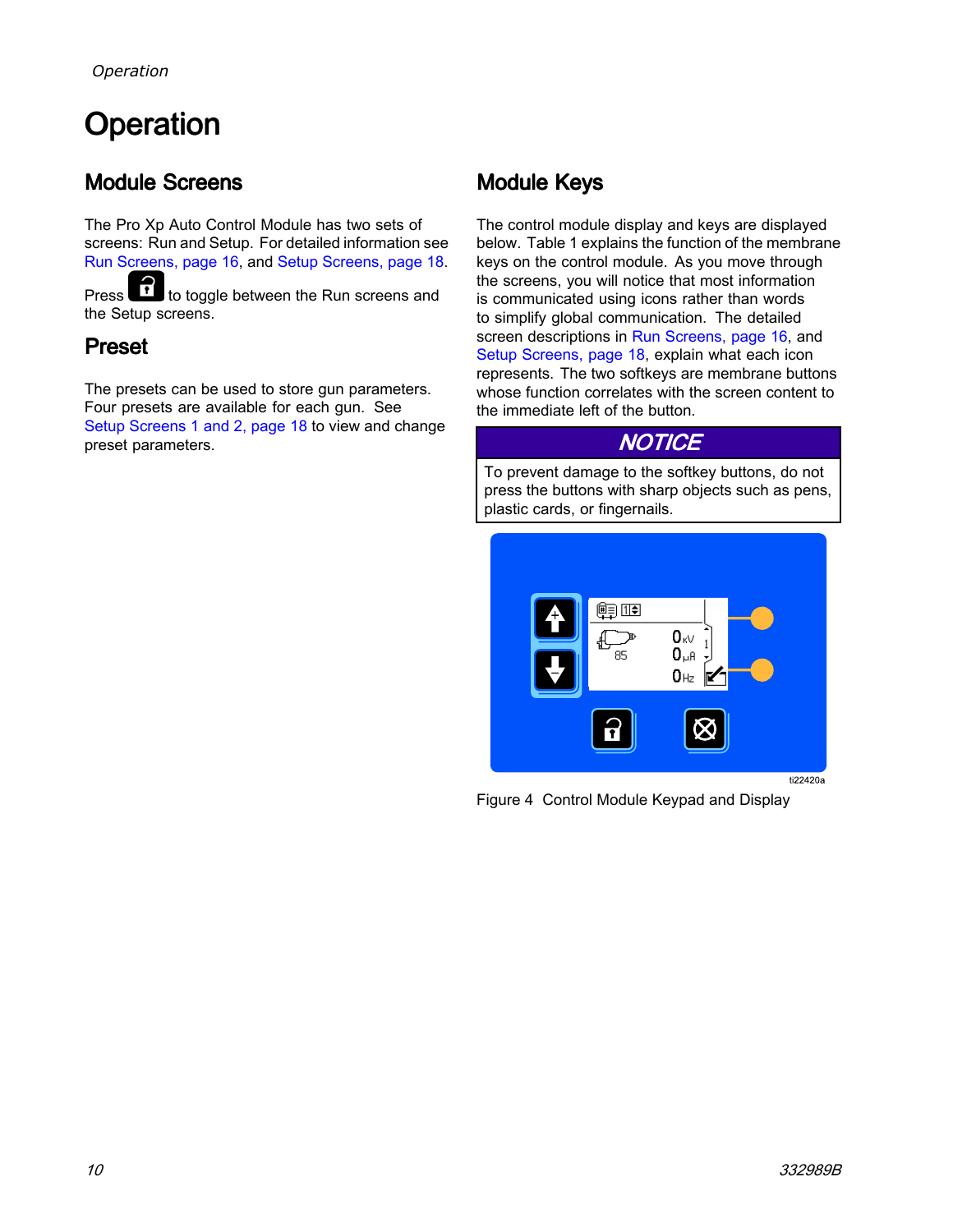#### Table 1 Module Keys

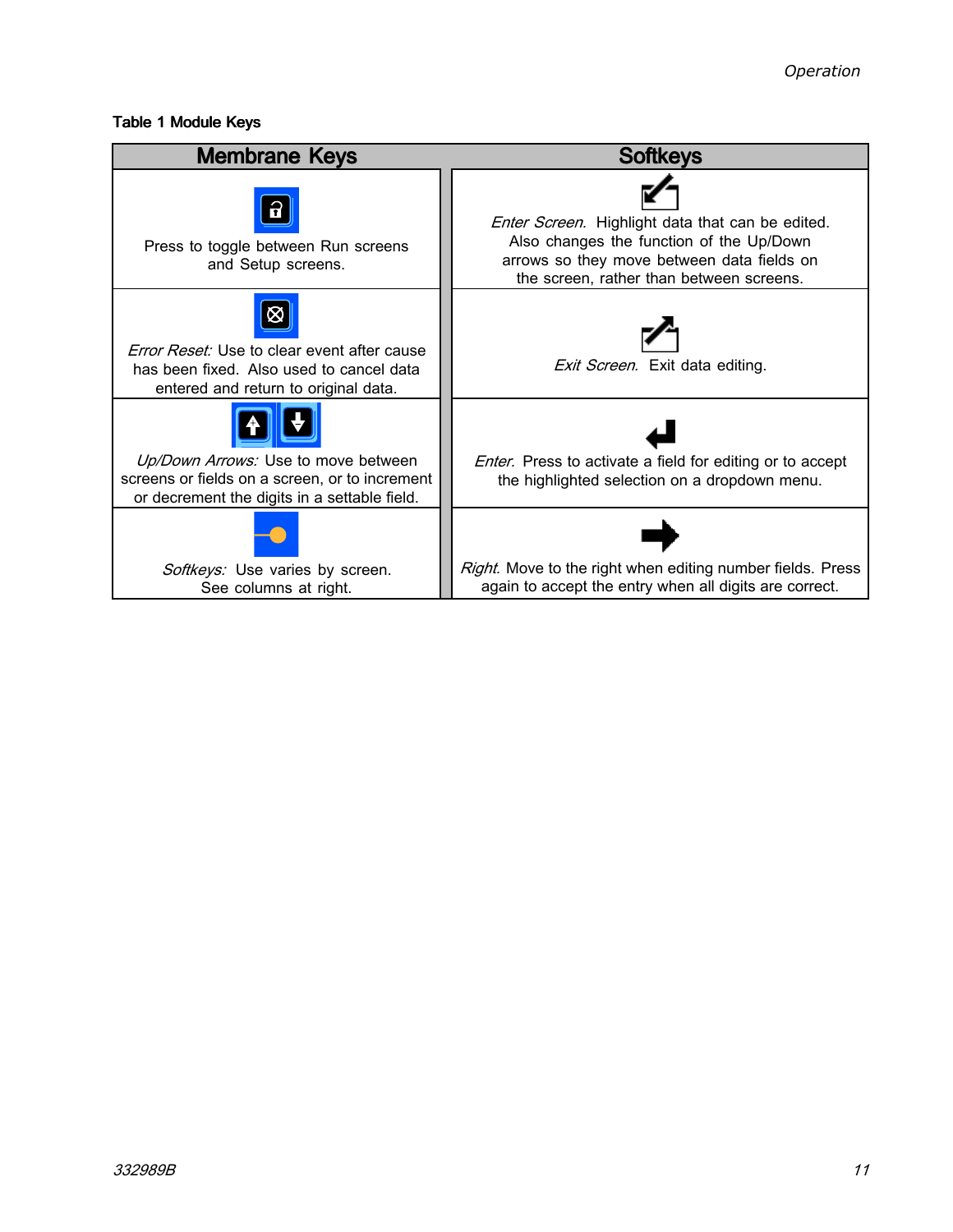#### <span id="page-11-0"></span>**Icons**

As you move through the screens, you will notice that most information is communicated using icons rather than words to simplify global communication. The detailed screen descriptions in Run [Screens,](#page-15-0) page [16](#page-15-0), and Setup [Screens,](#page-17-0) page [18](#page-17-0), explain what each icon represents.

|                               | <b>Screen Icons</b>             |                                    | <b>Screen Icons</b>                            |
|-------------------------------|---------------------------------|------------------------------------|------------------------------------------------|
| ₩<br>Alarm                    | 晅<br>Preset Number              | $\circ$<br>Preset 1 Active         | $\circ$<br>Preset 2 Active                     |
| ⚠<br>Deviation                | кV<br>kiloVolts/Voltage<br>μA   | $\bullet \circ$<br>Preset 3 Active | Preset 4 Active                                |
| Д<br>Advisory                 | microAmperes/Current<br>Hz      | $\pm$ KV<br>Low kV Alarm Setpoint  | $\overline{\bullet}$ KV<br>Maximum kV Setpoint |
| Display ID                    | Hertz/Frequency                 | 翩<br><b>Target Days</b>            | ⊕<br>Remaining Days                            |
| Electrostatic Gun             | <b>Electrostatic Gun Active</b> | ⊜<br>Tip/Nozzle                    | 目<br>Aircap                                    |
| Gun 1                         |                                 | ∞<br>Turbine                       | <b>Check Mark/Optional</b>                     |
| Gun 2                         |                                 | 篇<br>Calendar                      | Clock                                          |
|                               |                                 | 罪<br>Units                         | Maintenance                                    |
| Number of Guns<br>Remote Mode | ><<br>Remote Mode Enabled       | 0000<br>Password                   |                                                |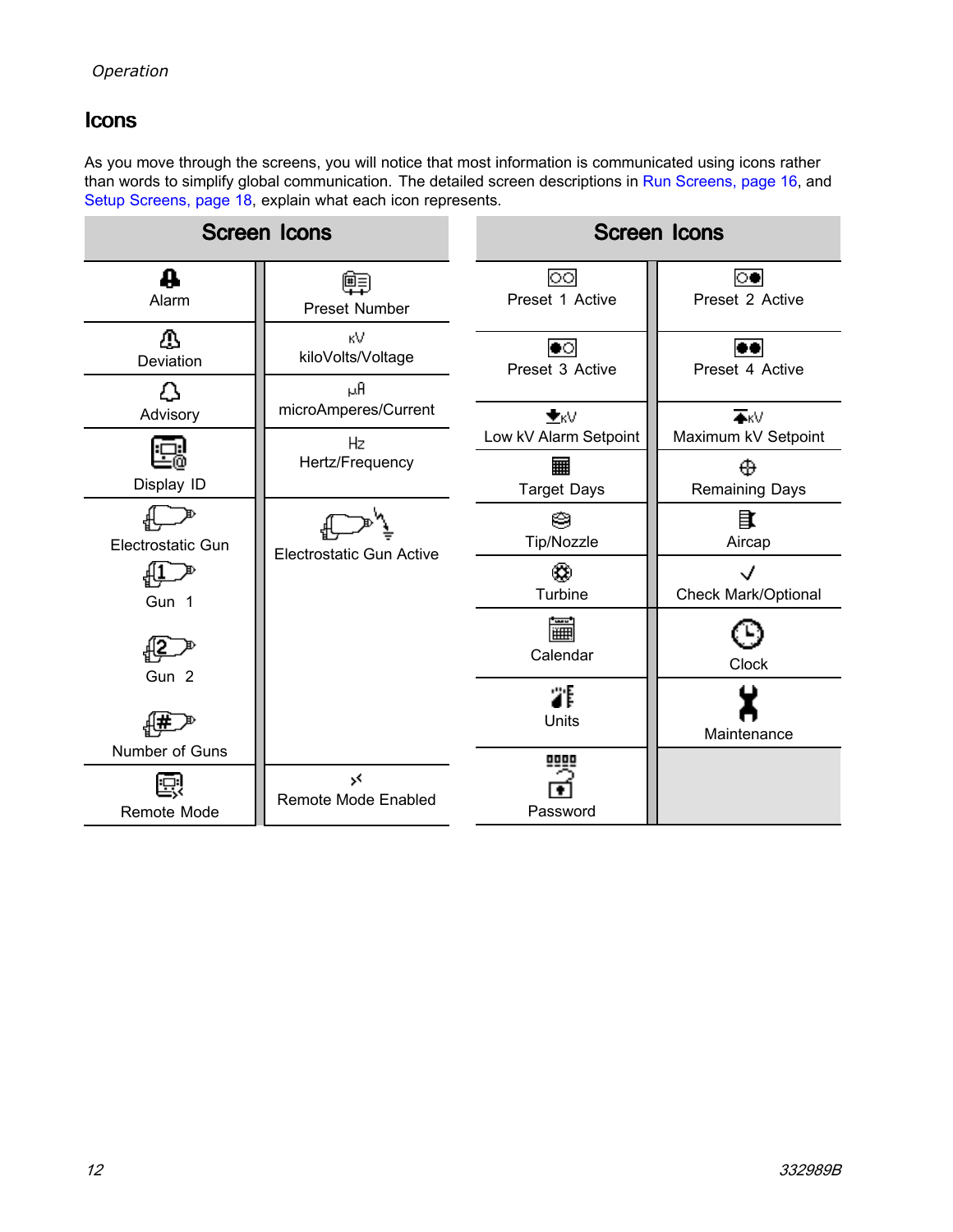### <span id="page-12-0"></span>**Screen Navigation and Editing**

Refer to this section if you have questions about screen navigation or about how to enter information and make selections.

#### All Screens

- 1. Use  $\boxed{4}$  to move between screens.
- 2. Press  $\blacksquare$  to enter a screen. The first data field on the screen will highlight.
- 3. Use  $\boxed{4}$  to highlight the data you wish to change.
- 4. Press  $\bigoplus$  to edit.

#### Drop Down Field

- 1. Use **1 U** to highlight the correct choice from the dropdown menu.
- 2. Press  $\bigoplus$  to select.
- 3. Press **3** to cancel.

#### Number Field

- 1. The first digit will be highlighted. Use  $\boxed{1}$ to change the number.
- 2. Press  $\rightarrow$  to move to the next digit.
- 3. When all digits are correct, press  $\rightarrow$  again to accept.
- 4. Press **1** to cancel.

#### Check Box Field

<sup>A</sup> check box field is used to enable or disable features in the software.

- 1. Press  $\blacklozenge$  to toggle between  $\blacksquare$  and an empty box.
- 2. The feature is enabled if a  $\blacksquare$  is in the box.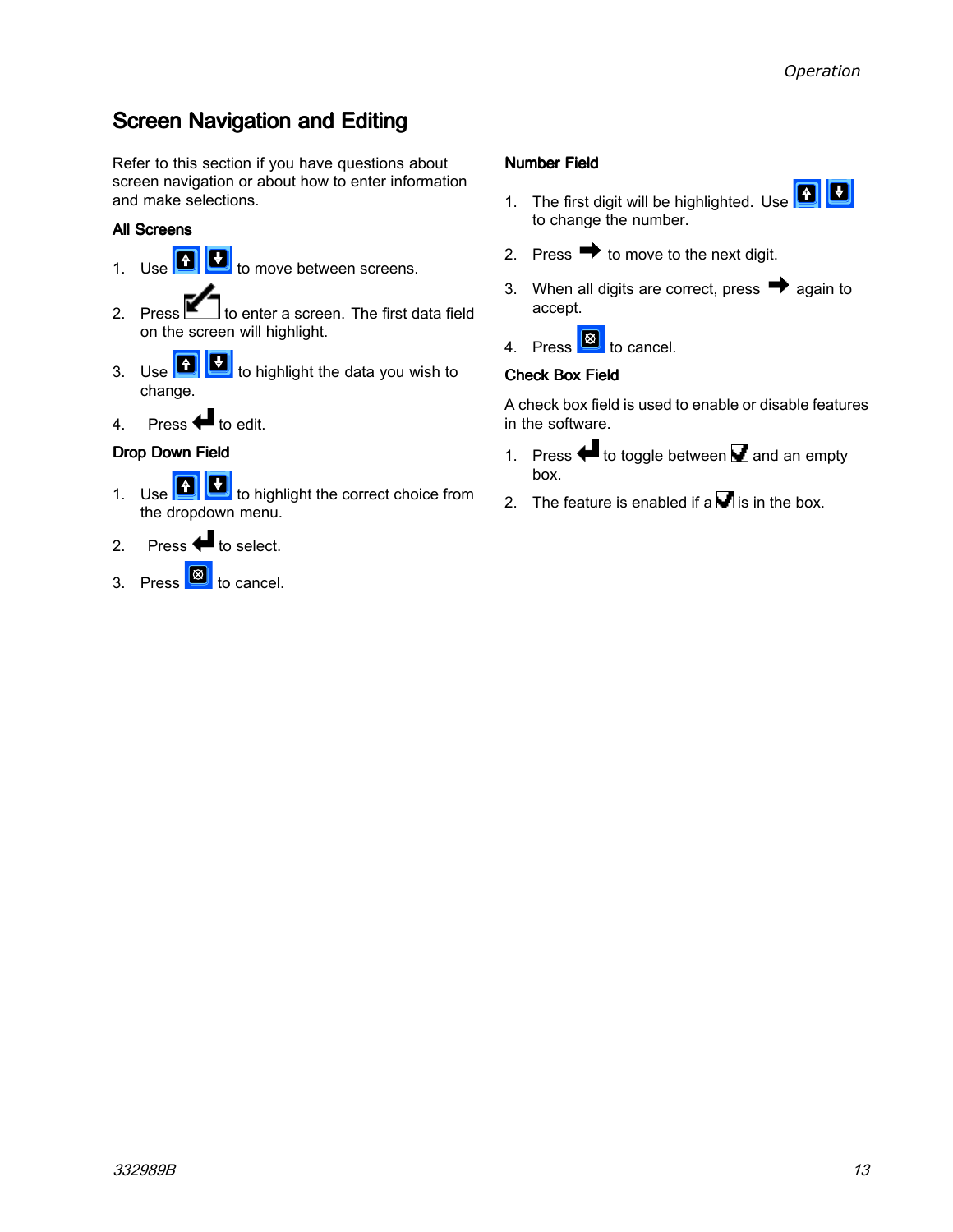### <span id="page-13-0"></span>Screen Map

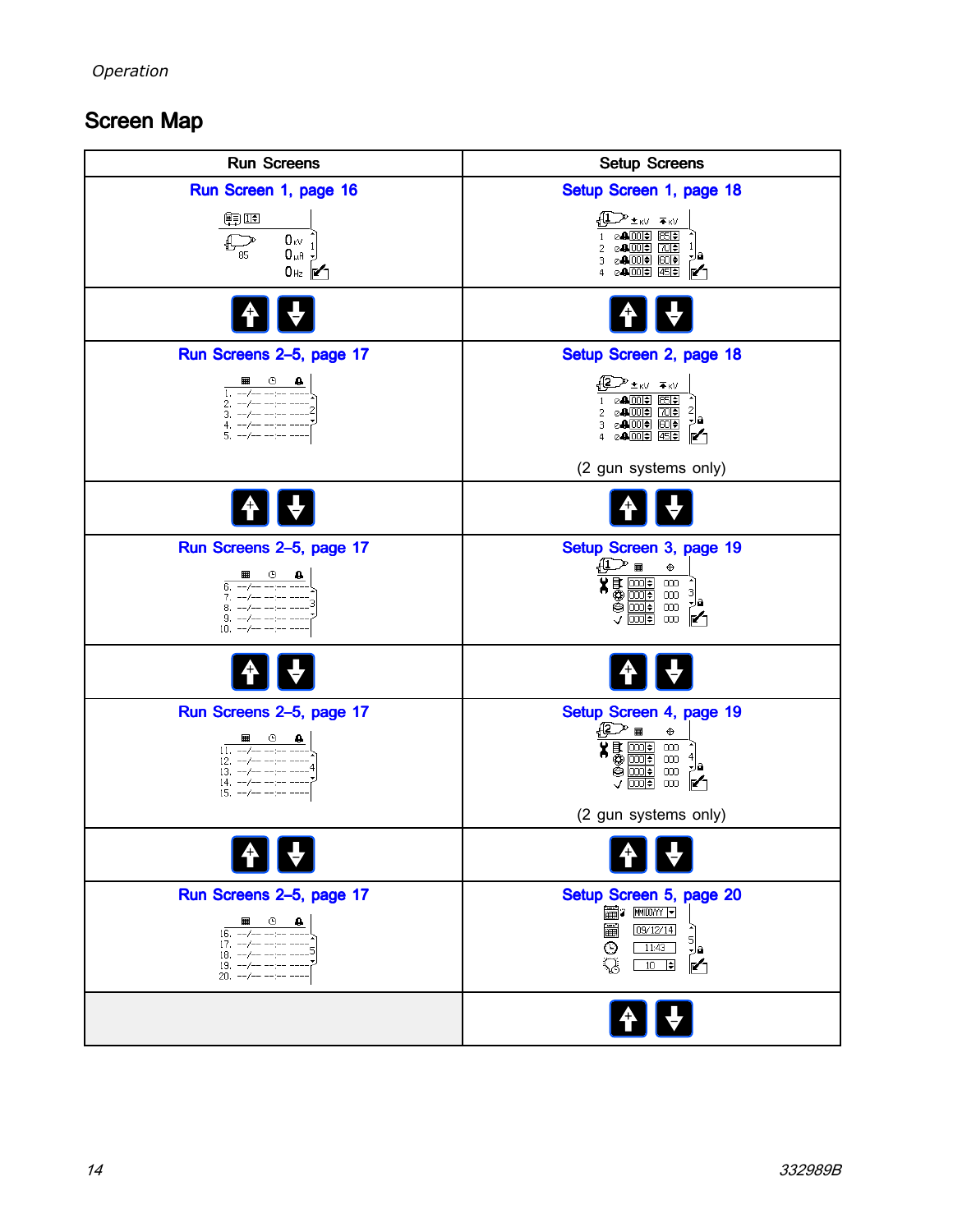| <b>Run Screens</b> | <b>Setup Screens</b>                                                                                                                         |
|--------------------|----------------------------------------------------------------------------------------------------------------------------------------------|
|                    | Setup Screen 6, page 20<br>$\begin{bmatrix} 1 & 0 & 0 \\ 0 & 1 & 0 \\ 0 & 0 & 0 \\ 0 & 0 & 0 \end{bmatrix}$<br>使不可<br>大脑<br>V. 0.02.013<br>M |
|                    | $\begin{bmatrix} 4 \\ 1 \end{bmatrix}$                                                                                                       |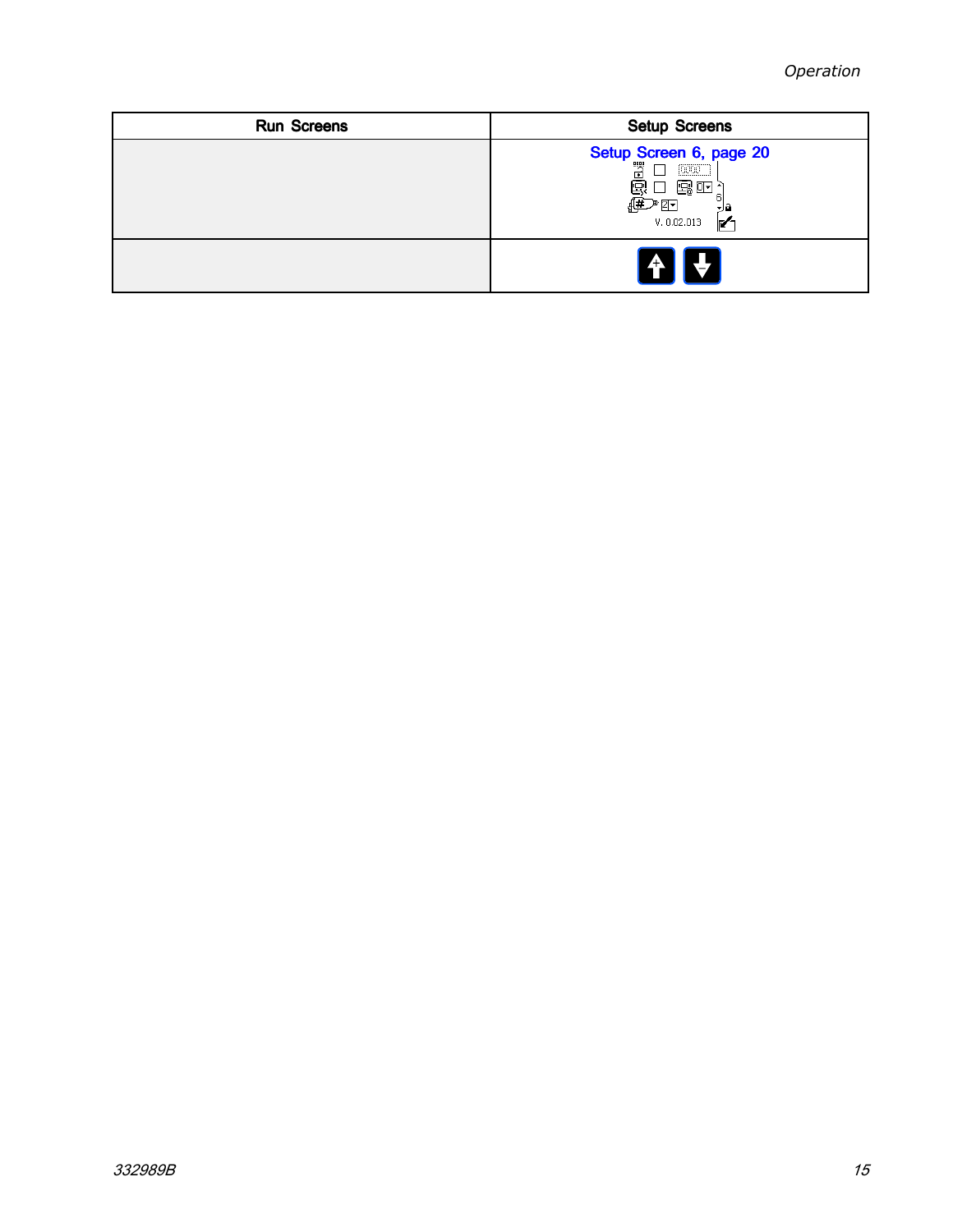## <span id="page-15-0"></span>**Run Screens**

When in Run Mode, the display shows the gun parameters and the most recent <sup>20</sup> events. The active gun preset can also be changed.

### Run Screen 1

Use this screen to view the gun spraying voltage in kilovolts (kV), the spraying current in microamps (µA), and turbine frequency in hertz (Hz). The active maximum spraying voltage is shown under the gun icon. The active gun preset is operator settable to presets 1-4. The maximum voltage setting for the presets can be changed on setup screen 1. If the device is in remote mode, the remote mode icon shows up next to the preset select control. When the gun has turbine power, the numbers will show non-zero. When in two gun mode, the information for both guns is shown.

NOTE: Only one preset is selected. Make sure your presets are properly set up for both guns.



Figure <sup>5</sup> Run Screen <sup>1</sup> in Manual Mode (1 gun system)



Figure <sup>6</sup> Run Screen <sup>1</sup> in Remote Mode (1 gun system)



Figure <sup>7</sup> Run Screen <sup>1</sup> in Manual Mode (2 gun system)



Figure <sup>8</sup> Run Screen <sup>1</sup> in Remote Mode (2 gun system)

| Run Screen 1 Key |                                                                                                                                         |  |  |
|------------------|-----------------------------------------------------------------------------------------------------------------------------------------|--|--|
|                  | Enter the screen to edit (manual mode<br>only).                                                                                         |  |  |
|                  | Voltage Preset; operator selectable.<br>Changes the maximum spraying voltage<br>of the gun. Presets 1-4.                                |  |  |
|                  | Electrostatic Gun. The number beneath<br>the icon is the active maximum spraying<br>voltage.                                            |  |  |
|                  | Also displays spraying voltage (kV) and<br>spraying current (µA).<br><b>NOTE:</b> The number shown inside the<br>gun is the gun number. |  |  |
|                  | Electrostatic Gun Active                                                                                                                |  |  |
|                  | Exit the screen (manual mode only).                                                                                                     |  |  |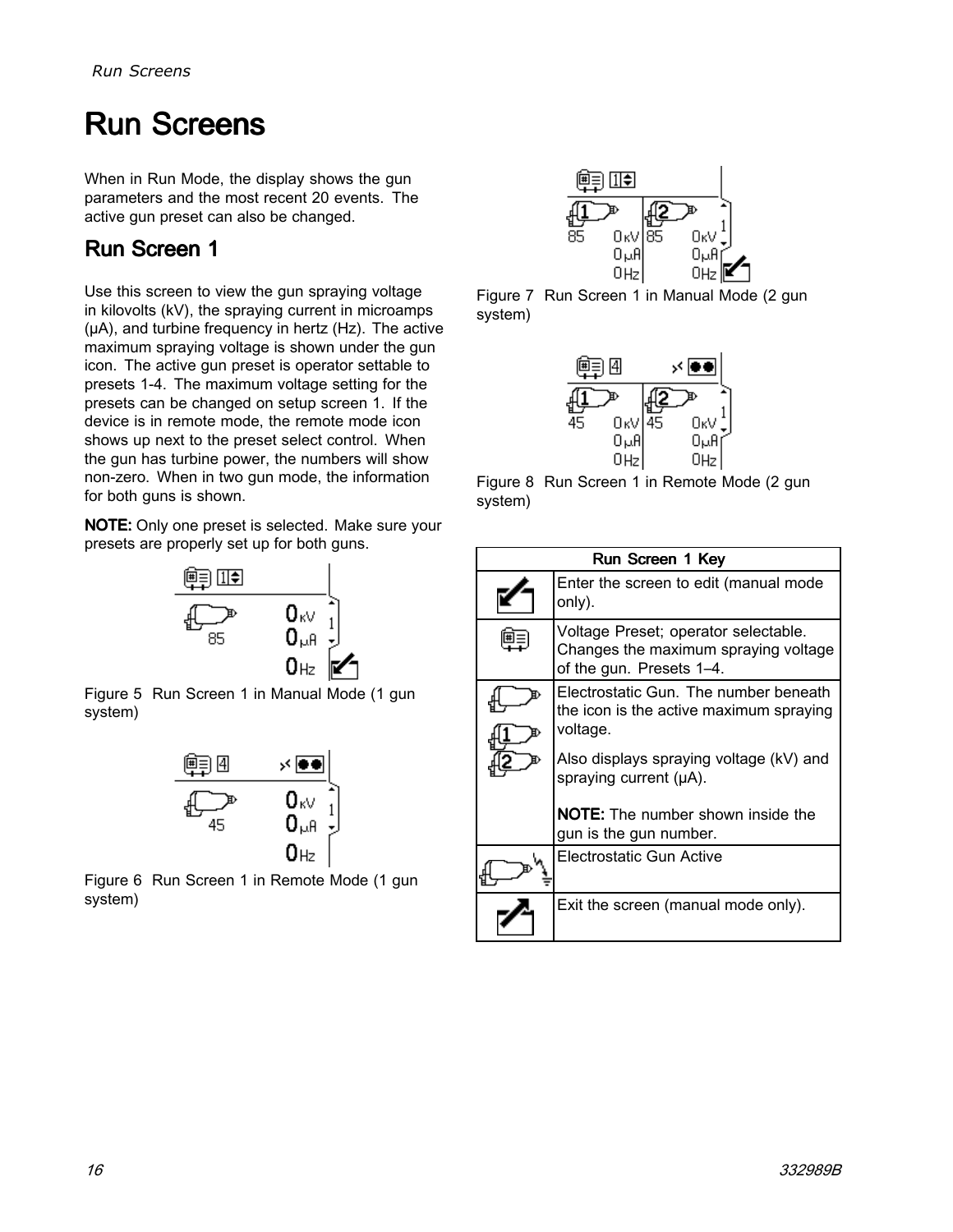#### <span id="page-16-0"></span>Run Screens 2-5

Use Run Screens 2-5 to view the log of recent events. The latest <sup>20</sup> events are viewable, with date and time.

NOTE: Run Screen <sup>2</sup> is shown as an example. Use

the arrow keys  $\blacksquare$  to scroll through the screens.



Figure <sup>9</sup> Run Screen <sup>2</sup>

| Run Screen 2 Key |                              |  |
|------------------|------------------------------|--|
|                  | Date the event occurred.     |  |
|                  | Time the event occurred.     |  |
|                  | Indicates an event occurred. |  |

#### **Password Screen**

If <sup>a</sup> password has been set, the Password Screen

displays when  $\left| \begin{array}{c} \text{f} \\ \text{f} \end{array} \right|$  is pressed from any Run screen. Enter password to enable entry to the Setup screens. Set the password to <sup>0000</sup> to disable password protection. See Setup [Screens](#page-18-0) <sup>3</sup> and 4, page [19](#page-18-0) to set or change the password.

NOTE: If you forget your password, use <sup>1492</sup> to gain access and enter <sup>a</sup> new password.



Figure <sup>10</sup> Password Screen

| Key                                                                                                              |  |  |
|------------------------------------------------------------------------------------------------------------------|--|--|
| Press to activate a field for editing or<br>to accept the highlighted section on a<br>dropdown menu.             |  |  |
| Move to the right when editing number<br>fields. Press again to accept the entry<br>when all digits are correct. |  |  |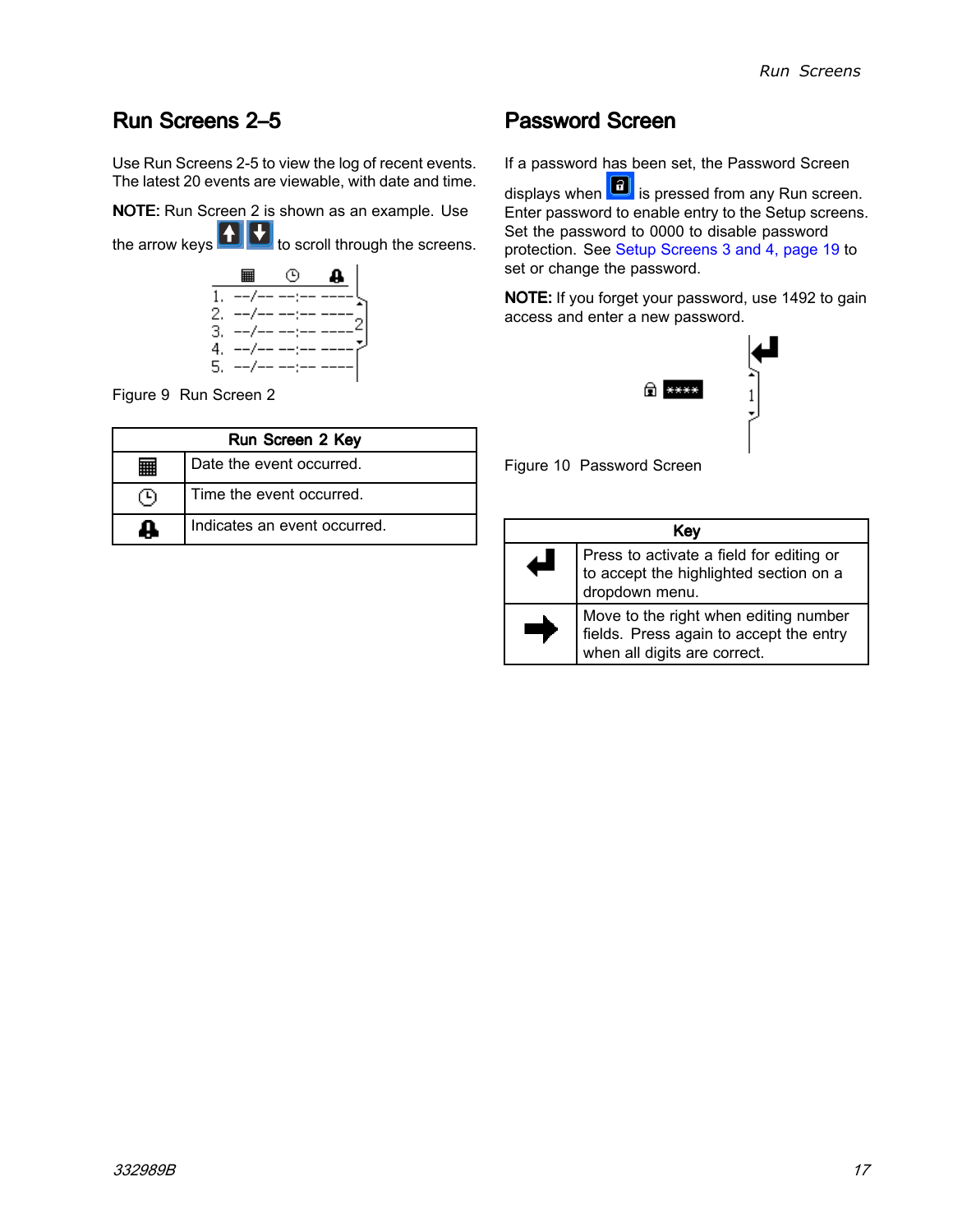# <span id="page-17-0"></span>Setup Screens

The Setup Mode is used to set up <sup>a</sup> password (if desired) and to set parameters for controlling and monitoring the electrostatic gun. See Screen [Navigation](#page-12-0) and Editing, page [13](#page-12-0) for information on how to make selections and enter data.

### Setup Screens 1 and 2

Use this screen to view and change preset parameters. Presets can be used to store gun parameters. Four presets are available for each gun.

- The first column shows the preset number (1-4).
- The second column shows the minimum voltage<br>cotroint for the preset eattable (in increments of setpoint for the preset, settable (in increments of 5) between <sup>0</sup> and <sup>50</sup> kV for an <sup>85</sup> kV gun and between <sup>0</sup> and <sup>40</sup> for <sup>a</sup> <sup>60</sup> kV gun. If the spraying voltage falls below the set value, the system will alarm. Setting the control to zero disables the alarm.
- The third column shows the maximum voltage for the preset, settable between <sup>40</sup> kV and <sup>85</sup> kV (in increments of 5). Setting to anything other than <sup>85</sup> kV puts the gun into <sup>a</sup> low voltage mode. For waterborne guns, voltage is settable between <sup>30</sup> kV and <sup>60</sup> kV.
- **NOTE:** An 85kV gun's normal high voltage reading is 60–70 kV. If <sup>a</sup> ball end high voltage measurement probe is used, the gun voltage will rise to about <sup>85</sup> kV. This will happen with all resistive electrostatic guns.
- In two gun operation, <sup>a</sup> second screen is shown for Gun #2 as indicated by the gun icon in the upper left portion of the screen.

|   | ±kV     | ¥κV                      |  |
|---|---------|--------------------------|--|
|   | ⊘⊕⊡ा≑।  | 857                      |  |
| 2 | ⊘4⊡ा≑।  | ।70ा⊕                    |  |
| з | ⊘⊕⊡िा≑  | $60 \blacktriangleright$ |  |
| 4 | ⊘⊕⊡िा≑। | [45]≑1                   |  |

Figure <sup>11</sup> Setup Screen <sup>1</sup>

|   | ±kV     | ¥κV                      |  |
|---|---------|--------------------------|--|
|   | ⊘4 00 ≑ | 85                       |  |
| 2 | ⊘400⊡   | ।70ा⊕                    |  |
| з | ⊘⊕⊡िा≑  | $60 \blacktriangleright$ |  |
| 4 | ⊘4 00 ≑ | ।45।ਵੈ।                  |  |

Figure <sup>12</sup> Setup Screen <sup>2</sup> (2 gun system only)

| Setup Screen 1 Key      |                                                                                                                  |  |  |
|-------------------------|------------------------------------------------------------------------------------------------------------------|--|--|
|                         | Enter the screen.                                                                                                |  |  |
|                         | Press to activate a field for editing or to<br>accept the highlighted selection on a<br>dropdown menu.           |  |  |
|                         | Move to the right when editing number<br>fields. Press again to accept the entry<br>when all digits are correct. |  |  |
| 匣三                      | Preset number.                                                                                                   |  |  |
| $\overline{\bullet}$ KV | Set the maximum voltage setpoint for<br>the preset.                                                              |  |  |
| ≛κ∀                     | Set the minimum voltage for the low<br>voltage alarm for the preset.                                             |  |  |
|                         | Exit data editing.                                                                                               |  |  |
|                         | Denotes which gun the settings belong to                                                                         |  |  |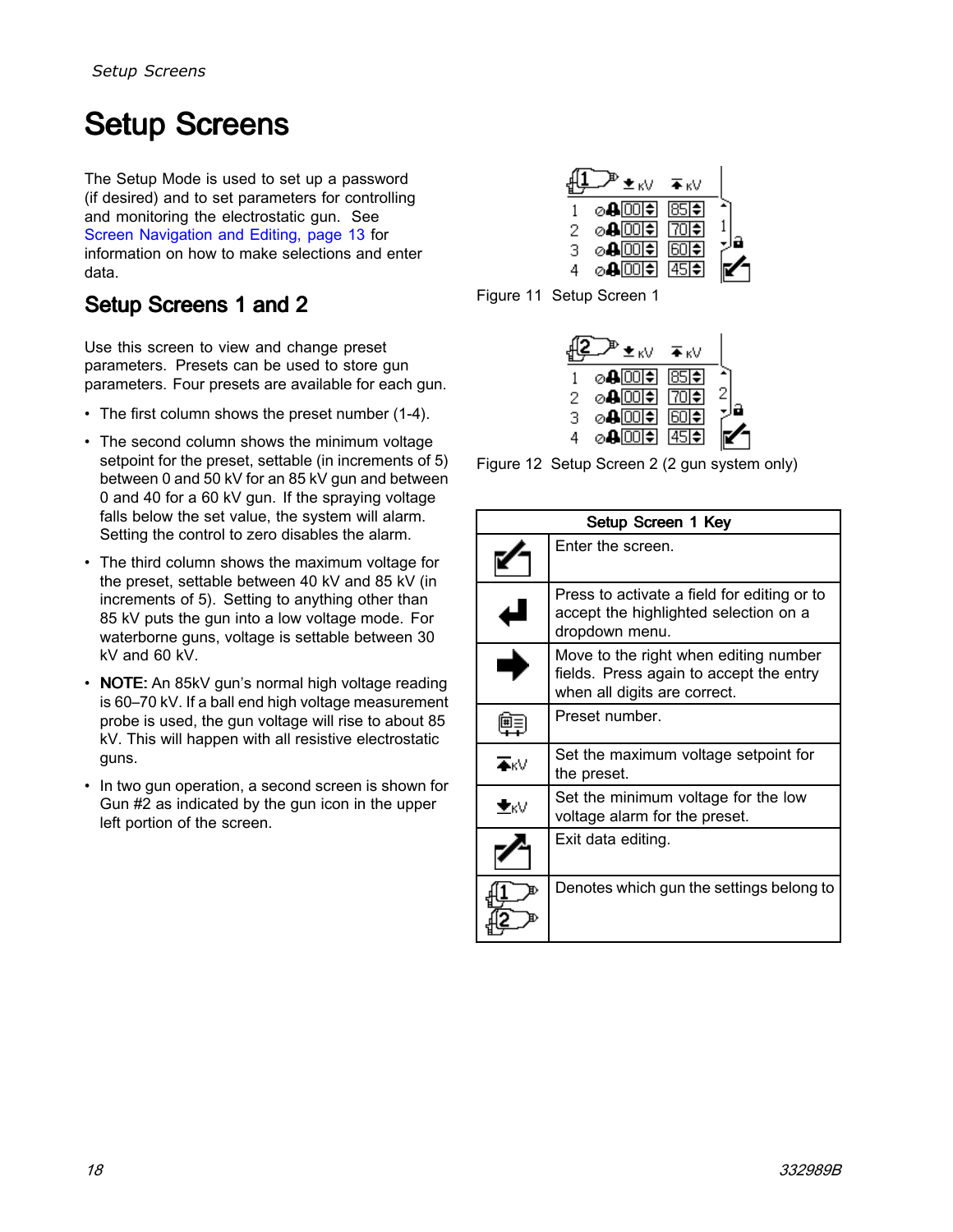### <span id="page-18-0"></span>Setup Screens 3 and 4

Use this screen to view and reset the maintenance totalizers. Maintenance totalizer units, shown on this Setup Screen, are always in elapsed calendar days. An Advisory is issued when the maintenance totalizer reaches zero. To restart the timer, navigate to this screen, edit the setpoint, and then clear the advisory using the Error Reset button. As these timers are based on the display date, the maintenance totalizers must be reset if the date is changed. In two gun operation, <sup>a</sup> second screen is shown for Gun #2 as indicated by the gun icon in the upper left portion of the screen.



Figure <sup>13</sup> Setup Screen <sup>3</sup>



Figure <sup>14</sup> Setup Screen <sup>4</sup> (2 gun system only)

|    | Setup Screen 3 and 4 Key                                                                                         |  |  |
|----|------------------------------------------------------------------------------------------------------------------|--|--|
|    | Enter the screen.                                                                                                |  |  |
|    | Press to activate a field for editing or to<br>accept the highlighted selection on a<br>dropdown menu.           |  |  |
|    | Move to the right when editing number<br>fields. Press again to accept the entry<br>when all digits are correct. |  |  |
| 翩  | Maintenance setpoint in calendar days.                                                                           |  |  |
| ⊕  | Maintenance totalizer – Counts down<br>from setpoint to zero.                                                    |  |  |
| 註  | Aircap maintenance totalizer.                                                                                    |  |  |
| ⊜  | Tip/Nozzle maintenance totalizer.                                                                                |  |  |
| Œ, | Alternator maintenance totalizer.                                                                                |  |  |
|    | Check/Optional maintenance totalizer                                                                             |  |  |
|    | Exit data editing.                                                                                               |  |  |
|    | Denotes which gun the settings belong to                                                                         |  |  |
|    |                                                                                                                  |  |  |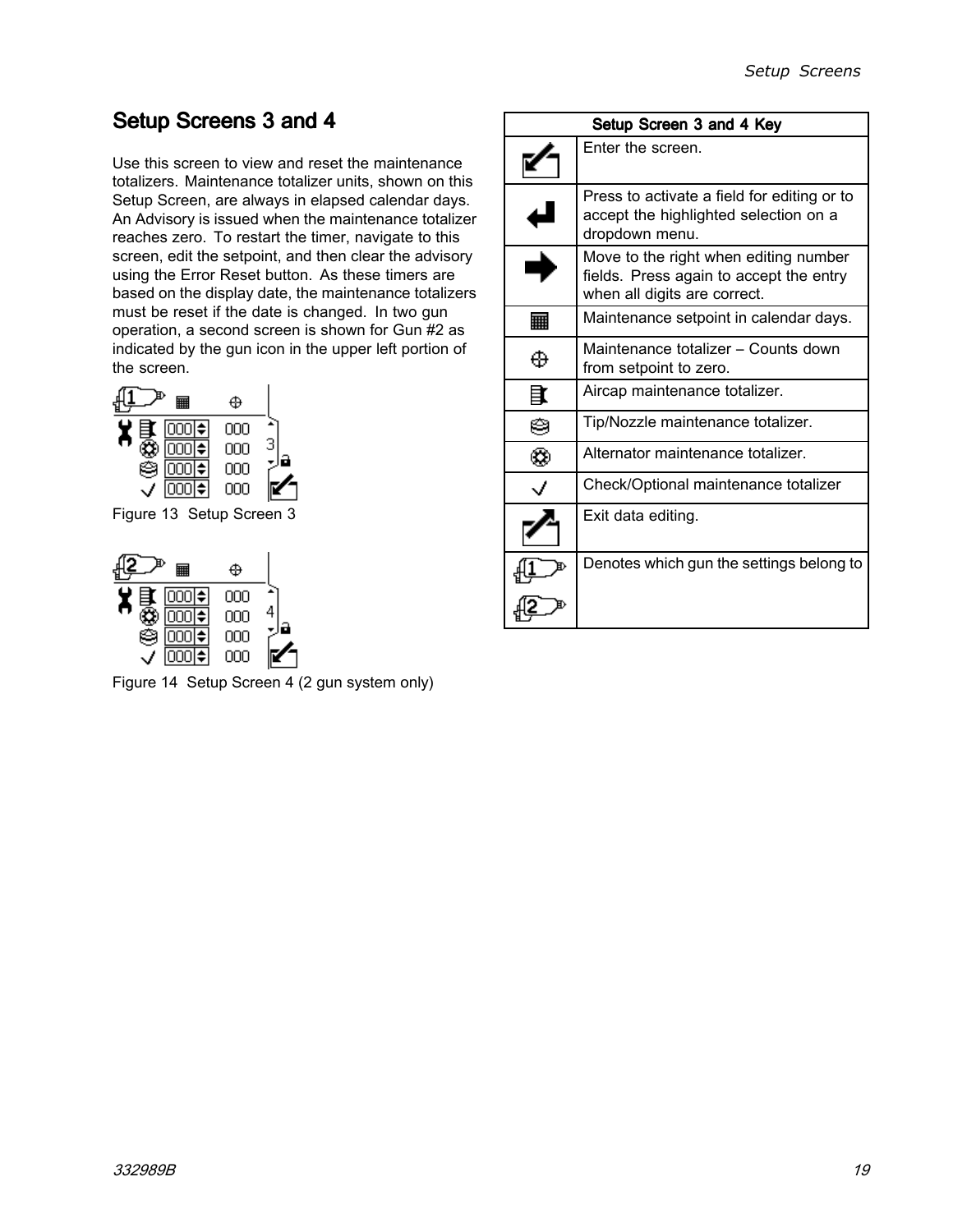### <span id="page-19-0"></span>Setup Screen 5

Use this screen to set date format, date, time, and backlight timeout.



Figure <sup>15</sup> Setup Screen <sup>5</sup>

| Setup Screen 5 Key                                           |                                                                                                                      |  |
|--------------------------------------------------------------|----------------------------------------------------------------------------------------------------------------------|--|
|                                                              | Enter the screen.                                                                                                    |  |
|                                                              | Press to activate a field for editing or to<br>accept the highlighted selection on a<br>dropdown menu.               |  |
|                                                              | Move to the right when editing number<br>fields. Press again to accept the entry<br>when all digits are correct.     |  |
| Select your preferred date format from<br>the dropdown menu. |                                                                                                                      |  |
|                                                              | MM/DD/YY                                                                                                             |  |
|                                                              | DD/MM/YY                                                                                                             |  |
|                                                              | YY/MM/DD                                                                                                             |  |
|                                                              | Set the current date.                                                                                                |  |
|                                                              | Set the current time.                                                                                                |  |
|                                                              | Set the display backlight timeout (in<br>minutes). A setting of zero means that<br>the backlight is on continuously. |  |
|                                                              | Exit data editing.                                                                                                   |  |

### Setup Screen 6

Use this screen to activate or change <sup>a</sup> password that will be required to access the Setup screens and to enable/disable remote voltage preset control. This screen also displays the software version. This screen is also used to select the number of guns for the system  $(1 \text{ or } 2)$ .



Figure <sup>16</sup> Setup Screen <sup>6</sup>

| Setup Screen 6 Key |                                                                                                                  |  |
|--------------------|------------------------------------------------------------------------------------------------------------------|--|
|                    | Enter the screen.                                                                                                |  |
|                    | Press to activate a field for editing or to<br>accept the highlighted selection on a<br>dropdown menu.           |  |
|                    | Move to the right when editing number<br>fields. Press again to accept the entry<br>when all digits are correct. |  |
|                    | Enable/Disable the password with the<br>checkbox control. Enter the desired<br>password (if enabled).            |  |
|                    | Enable/Disable remote voltage preset<br>control.                                                                 |  |
|                    | Exit data editing.                                                                                               |  |
|                    | Choose 1 for a 1 gun system, 2 for a 2<br>gun system.                                                            |  |
|                    | Display ID setting. For advanced<br>installations only.                                                          |  |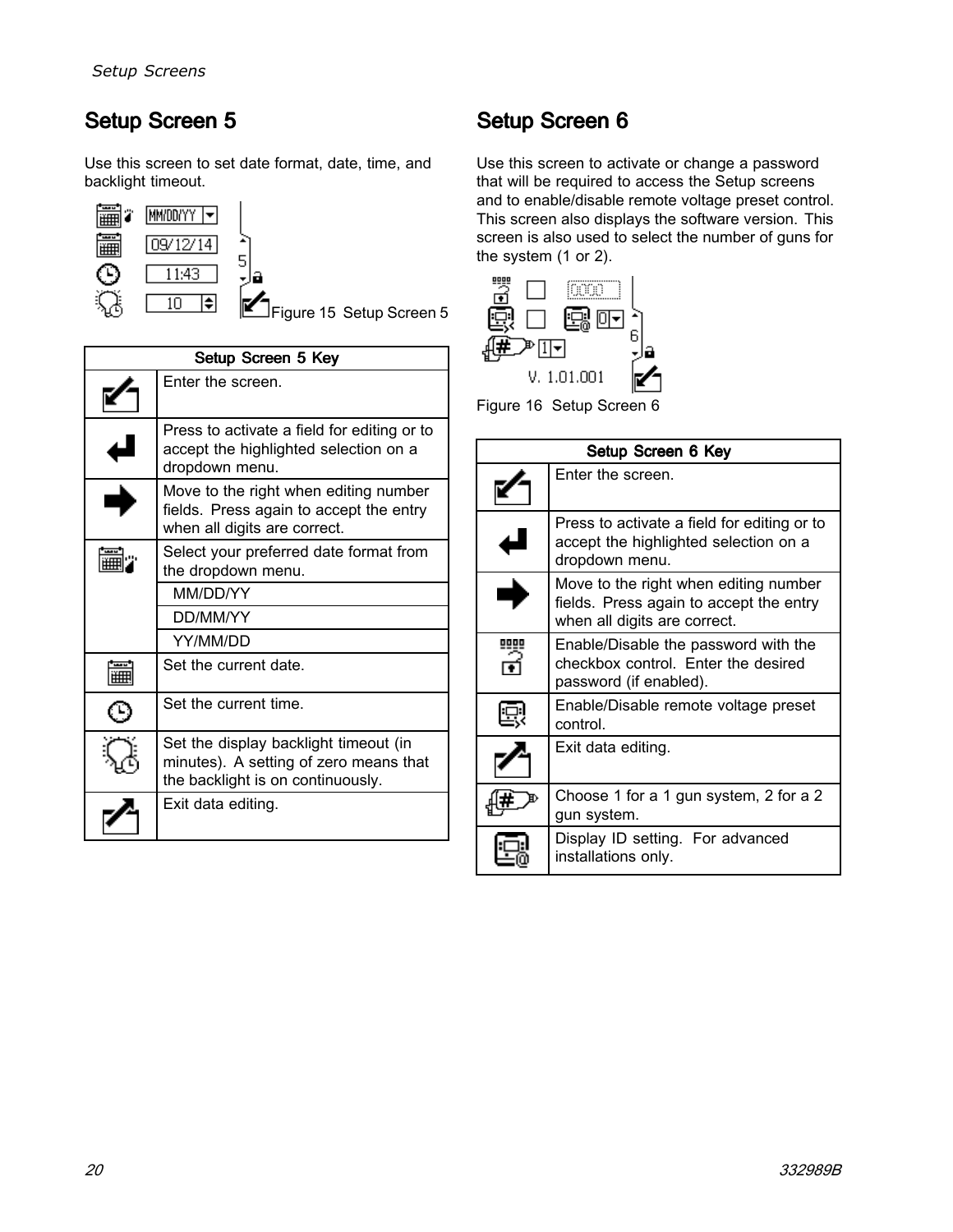## <span id="page-20-0"></span>Event Code Troubleshooting

Event codes can take four forms:

- Alarm  $\blacksquare$  : critical event; must be addressed immediately.
- Deviation  $\Box$ : critical event; requires attention.
- Advisory : non-critical event; requires attention.
- Record: Useful information for troubleshooting.



#### To clear an event code, press .

| Icon      | Code             | Gun   | <b>Description</b>                                                                                     | How to Correct and Clear                                                                                  |
|-----------|------------------|-------|--------------------------------------------------------------------------------------------------------|-----------------------------------------------------------------------------------------------------------|
| ₳         | V1D1             | Gun 1 | Low kV Alarm.<br>The low kV alarm displays when                                                        | Decrease conductivity of paint or<br>increase distance to part.                                           |
|           | V1D2             | Gun 2 | the spraying voltage drops below<br>the user-set minimum.                                              | Press clear button to clear alarm.                                                                        |
| ⚠         | CBD1             | Gun 1 | <b>Fiber Optic Communication Deviation.</b><br>The fiber optic communication alarm                     | Check fiber optic cables and gun<br>power.                                                                |
|           | CBD <sub>2</sub> | Gun 2 | displays when the display receives<br>bad data from the gun.                                           | Press clear button to clear alarm.                                                                        |
| ₾         | CAI1             | Gun 1 | <b>Power Supply Commu-</b><br>nication Lost Deviation.                                                 | Check internal gun connections and<br>verify turbine air pressure.                                        |
|           | CAI <sub>2</sub> | Gun 2 | The gun fiber optic board loses com-<br>munication with the gun power supply.                          | Press clear button to clear alarm.                                                                        |
|           | <b>MD11</b>      | Gun 1 | <b>Turbine Maintenance Advisory.</b><br>The turbine maintenance totalizer<br>target value was reached. | Perform maintenance and reset<br>maintenance totalizer.                                                   |
| Ω         | <b>MD21</b>      | Gun 2 |                                                                                                        | Press clear button to clear alarm.<br>Alarm will not clear until maintenance<br>totalizer has been reset. |
|           | <b>MD12</b>      | Gun 1 | Tip/Nozzle Maintenance Advisory.<br>The tip/nozzle maintenance totalizer                               | Perform maintenance and reset<br>maintenance totalizer.                                                   |
| Δ         | <b>MD22</b>      | Gun 2 | target value was reached.                                                                              | Press clear button to clear alarm.<br>Alarm will not clear until maintenance<br>totalizer has been reset. |
| <u>[]</u> | <b>MD13</b>      | Gun 1 | Aircap Maintenance Advisory.<br>The aircap maintenance totalizer                                       | Perform maintenance and reset<br>maintenance totalizer.                                                   |
|           | <b>MD23</b>      | Gun 2 | target value was reached.                                                                              | Press clear button to clear alarm.<br>Alarm will not clear until maintenance<br>totalizer has been reset. |
| Δ         | <b>MD14</b>      | Gun 1 | <b>Check/Optional Main-</b><br>tenance Advisory.                                                       | Perform maintenance and reset<br>maintenance totalizer.                                                   |
|           | MD <sub>24</sub> | Gun 2 | The check/optional maintenance<br>totalizer target value was reached.                                  | Press clear button to clear alarm.<br>Alarm will not clear until maintenance<br>totalizer has been reset. |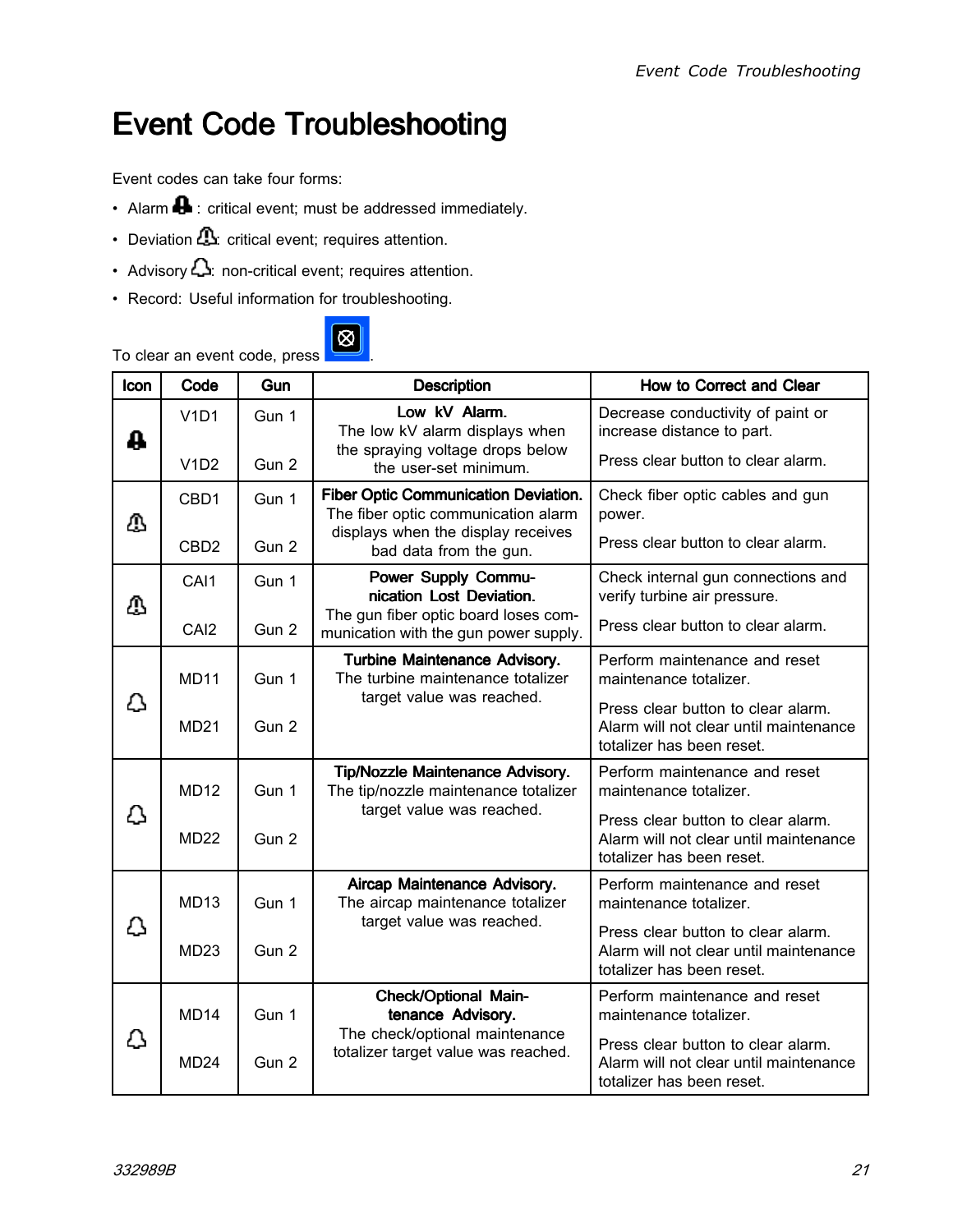| <b>Icon</b> | Code                                         | Gun            | <b>Description</b>                                                                                                                                               | How to Correct and Clear                                                                                         |
|-------------|----------------------------------------------|----------------|------------------------------------------------------------------------------------------------------------------------------------------------------------------|------------------------------------------------------------------------------------------------------------------|
| Ω           | <b>K2D1</b><br>K <sub>2</sub> D <sub>2</sub> | Gun 1<br>Gun 2 | <b>Turbine Frequency Low Advisory.</b><br>Turbine frequency below 400Hz at<br>85kV or below 325Hz at lower voltage.                                              | Increase turbine air pressure.<br>Press clear button to clear alarm.                                             |
| <u> }</u>   | K <sub>3</sub> D <sub>1</sub><br>K3D2        | Gun 1<br>Gun 2 | <b>Turbine Frequency High Advisory.</b><br>Turbine frequency above 750Hz at<br>85kV or above 675Hz at lower voltage.                                             | Decrease turbine air pressure.<br>Press clear button to clear alarm.                                             |
| ┻           | WMC1                                         |                | <b>Invalid Hardware</b><br>The invalid hardware alarm displays<br>when the display control module<br>is not the correct version to work<br>with the Pro Xp Auto. | Verify the proper display control<br>module part number is being used.<br>See parts page for valid part numbers. |
|             | EAD <sub>1</sub>                             |                | <b>Preset 1 Activated Record.</b><br>This record shows when preset<br>1 was activated.                                                                           | No action required. Shown on the<br>event log for information only.                                              |
|             | EAD <sub>2</sub>                             |                | Preset 2 Activated Record.<br>This record shows when preset<br>2 was activated.                                                                                  | No action required. Shown on the<br>event log for information only.                                              |
|             | EAD <sub>3</sub>                             |                | Preset 3 Activated Record.<br>This record shows when preset<br>3 was activated.                                                                                  | No action required. Shown on the<br>event log for information only.                                              |
|             | EAD4                                         |                | Preset 4 Activated Record.<br>This record shows when preset<br>4 was activated.                                                                                  | No action required. Shown on the<br>event log for information only.                                              |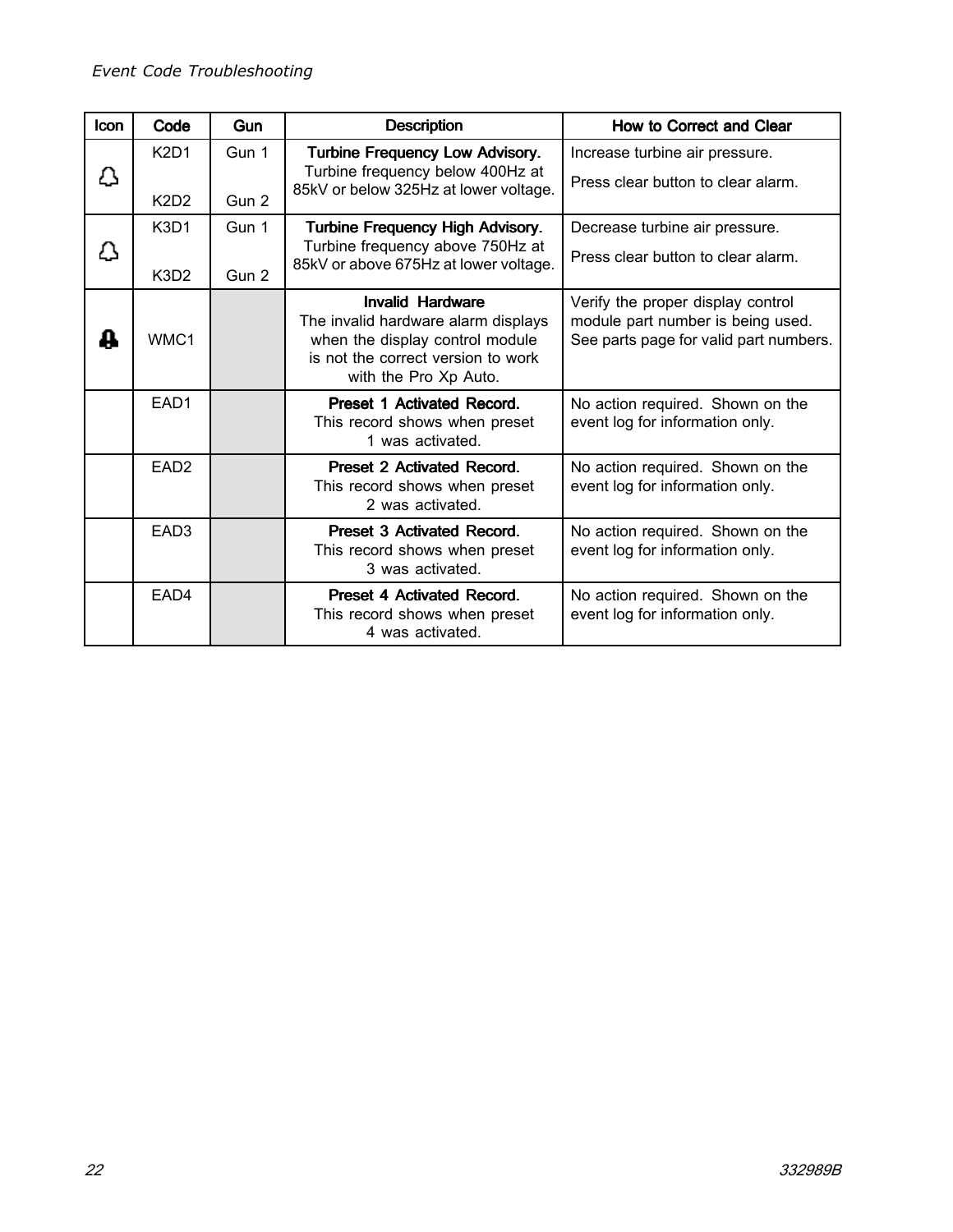## <span id="page-22-0"></span>**Troubleshooting**

| <b>Problem</b>                              | Cause                                       | Solution                                                                                                 |
|---------------------------------------------|---------------------------------------------|----------------------------------------------------------------------------------------------------------|
| Display is completely dark.                 | Power is not on.                            | Turn power supply on.                                                                                    |
|                                             | Loose or disconnected power<br>cable.       | Tighten or connect cable.                                                                                |
| Gun is on but no numbers are<br>showing.    | Incorrect fiber optic cable<br>connections. | Check connections. See<br>Fiber Optic Connections, page 7.                                               |
|                                             | Bad fiber optic cable.                      | Check cable for damage. Replace<br>or repair fiber optic cable. See<br>Fiber Optic Cable Repair, page 25 |
|                                             | Gun board error.                            | Turn off turbine air, then turn back<br>on to cycle power to gun board.                                  |
| Clock stops functioning                     | Dead battery.                               | Replace battery. See<br>Replace Battery, page 24                                                         |
| Display has power but does not<br>function. | Hardware failure.                           | Replace display module.                                                                                  |

# Diagnostic Information

The LEDs on the bottom of the control module give important information about system function.

### **LED Signals**

| Signal              | <b>Description</b>                                         |  |
|---------------------|------------------------------------------------------------|--|
| Green On            | Control module is powered up.                              |  |
| Yellow              | Internal communication in progress.                        |  |
| Red solid           | Control module failure. See Troubleshooting, page 23.      |  |
| Red flashing        | Software is updating.                                      |  |
| Red flashing slowly | Token error; remove token and upload software token again. |  |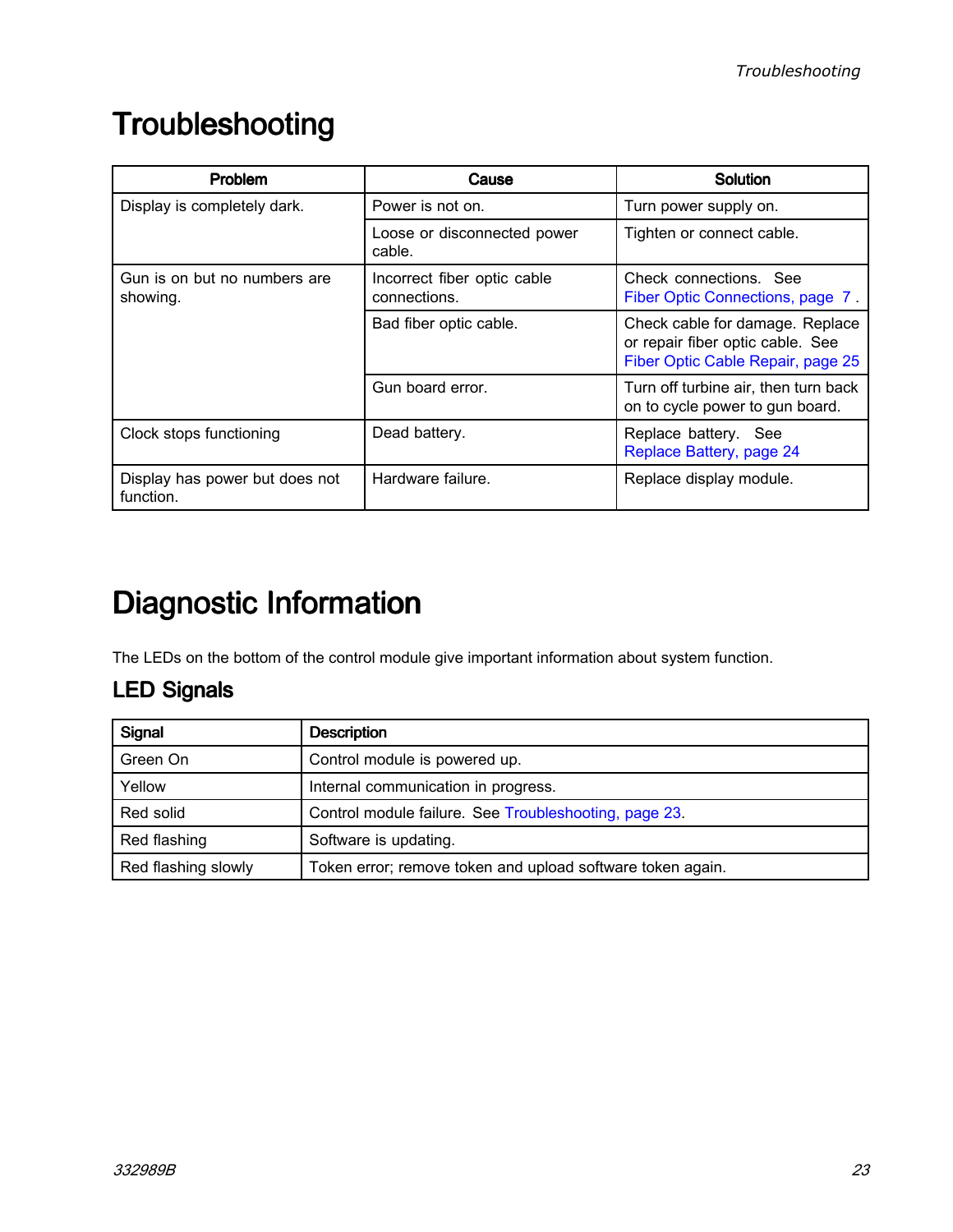## <span id="page-23-0"></span>**Maintenance**

### **Update Software**

Manual 3A1244 will accompany any necessary software updates. Follow all instructions in Manual 3A1244 to update your control module software.

### **Replace Battery**

Replace the battery only if the clock stops functioning after disconnecting power or <sup>a</sup> power failure.





Sparking can occur when changing the battery. Replace the battery only in <sup>a</sup> non-hazardous location, away from flammable fluids or fumes.

### **NOTICE**

To avoid damaging the circuit board, wear <sup>a</sup> grounding strap.

- 1. Disconnect power.
- 2. Remove the module from the bracket.
- 3. Attach grounding strap.
- 4. Remove <sup>4</sup> screws, and then remove the access cover.



5. Use <sup>a</sup> flathead screwdriver to pry out the old battery.



NOTE: Dispose of battery properly in an approved container and according to applicable local guidelines.

6. Replace with new battery. Ensure battery fits under connector tabs before snapping other end in place.



NOTE: Use only Panasonic CR2032 batteries for replacement.

- 7. Reassemble access cover and screws.
- 8. Snap the module back into the bracket.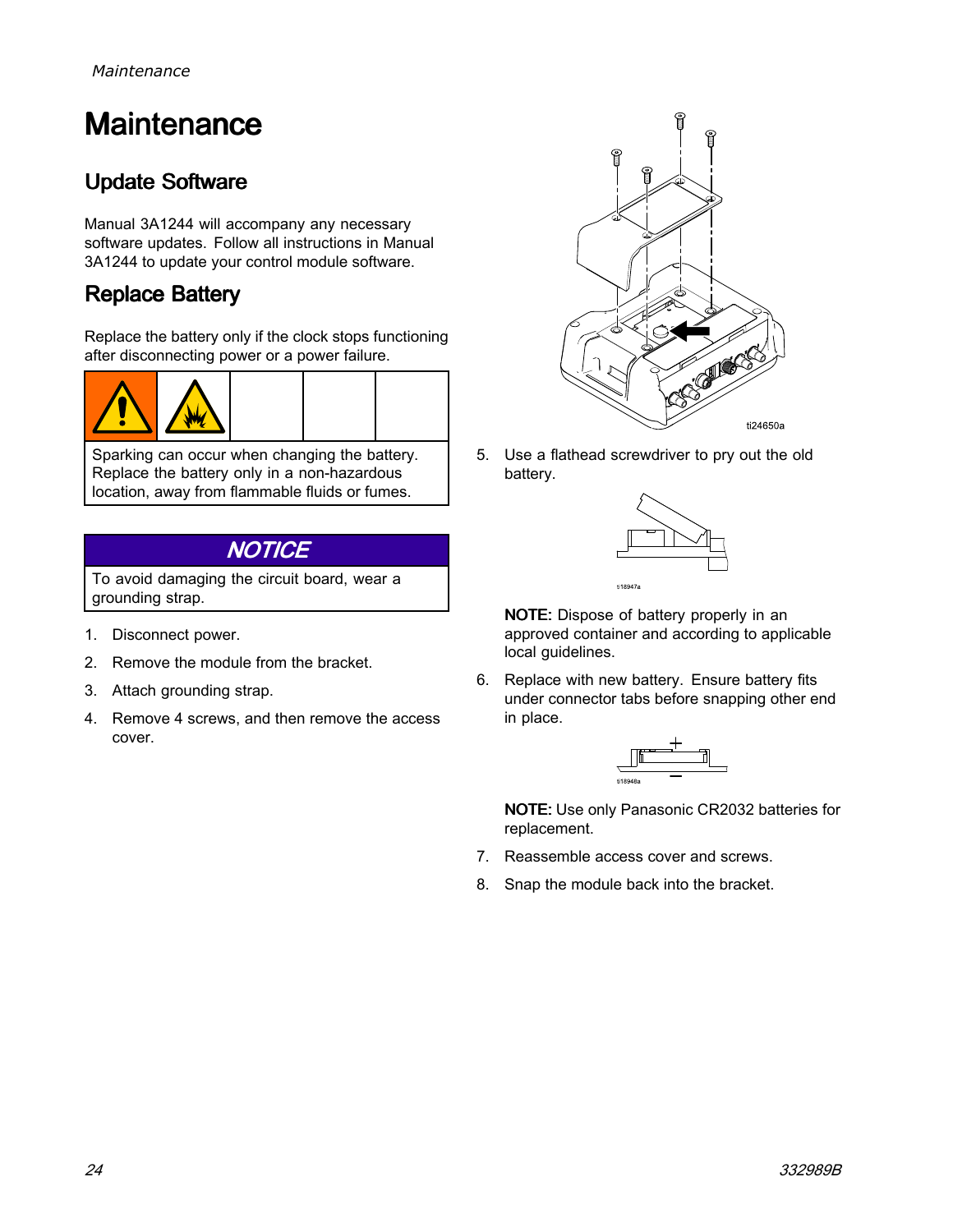## <span id="page-24-0"></span>Repair

### Fiber Optic Cable Repair

NOTE: Fiber optic repair kit 24W875 includes fittings for one double strand fiber optic cable and <sup>a</sup> cutter tool. Cutter tool 24W823 may also be purchased separately.

- 1. Make <sup>a</sup> clean cut to the ends of the cable using fiber optic cutter tool (8). Ensure the ends of the cable are equal length.
- 2. Add fiber optic fitting parts (2) to cable as shown. Keep track of mounting ends using fiber optic markers (4, 5).
- 3. For the end of the cable that connects to the Pro Xp Auto Control Module or to <sup>a</sup> bulkhead, thread on fiber optic nut (3) to length <sup>A</sup> equaling .31 in (5/16") (7.9 mm).
- 4. For the end of the cable that connects to the Pro Xp Auto gun, the length must be adjusted for your gun model. For rear manifold gun models (model numbers LA1xxx or HA1xxx) adjust length <sup>A</sup> to .31 in (7.9 mm). For bottom manifold gun models (model numbers LA2xxx or HA2xxx) adjust length <sup>A</sup> to 1.02 in (25.9 mm).

When using <sup>a</sup> Graco provided cable, Dimension <sup>A</sup> is set at the factory.

| <b>Fiber Optic Cable Connector Adjustment</b>       |                                               |                                   |
|-----------------------------------------------------|-----------------------------------------------|-----------------------------------|
| Kit                                                 | FO Cable Description                          | Dimension A                       |
| 24X003 <b>←</b>                                     | Fiber Optic Cable, Rear<br>Manifold, 25 ft    | $0.31$ in<br>$(7.9 \text{ mm})$   |
| 24X004 <b>→</b>                                     | Fiber Optic Cable, Rear<br>Manifold, 50 ft    | $0.31$ in<br>$(7.9 \, \text{mm})$ |
| 24X005◆                                             | Fiber Optic Cable, Rear<br>Manifold, 100 ft   | $0.31$ in<br>$(7.9 \, \text{mm})$ |
| 24X006 <sup><math>\triangle</math></sup>            | Fiber Optic Cable, Bottom<br>Manifold, 25 ft  | $1.02$ in<br>$(25.9 \text{ mm})$  |
| 24X007 <b>→</b>                                     | Fiber Optic Cable, Bottom<br>Manifold, 50 ft  | $1.02$ in<br>$(25.9 \text{ mm})$  |
| 24X008◆                                             | Fiber Optic Cable, Bottom<br>Manifold, 100 ft | $1.02$ in<br>(25.9 mm)            |
| Cutter tool 24W823 is included in these cable kits. |                                               |                                   |

### **NOTICE**

Fiber optic cable ends must be cut clean and square to ensure proper function. Dimension <sup>A</sup> must be adjusted for the gun model used to ensure proper function.

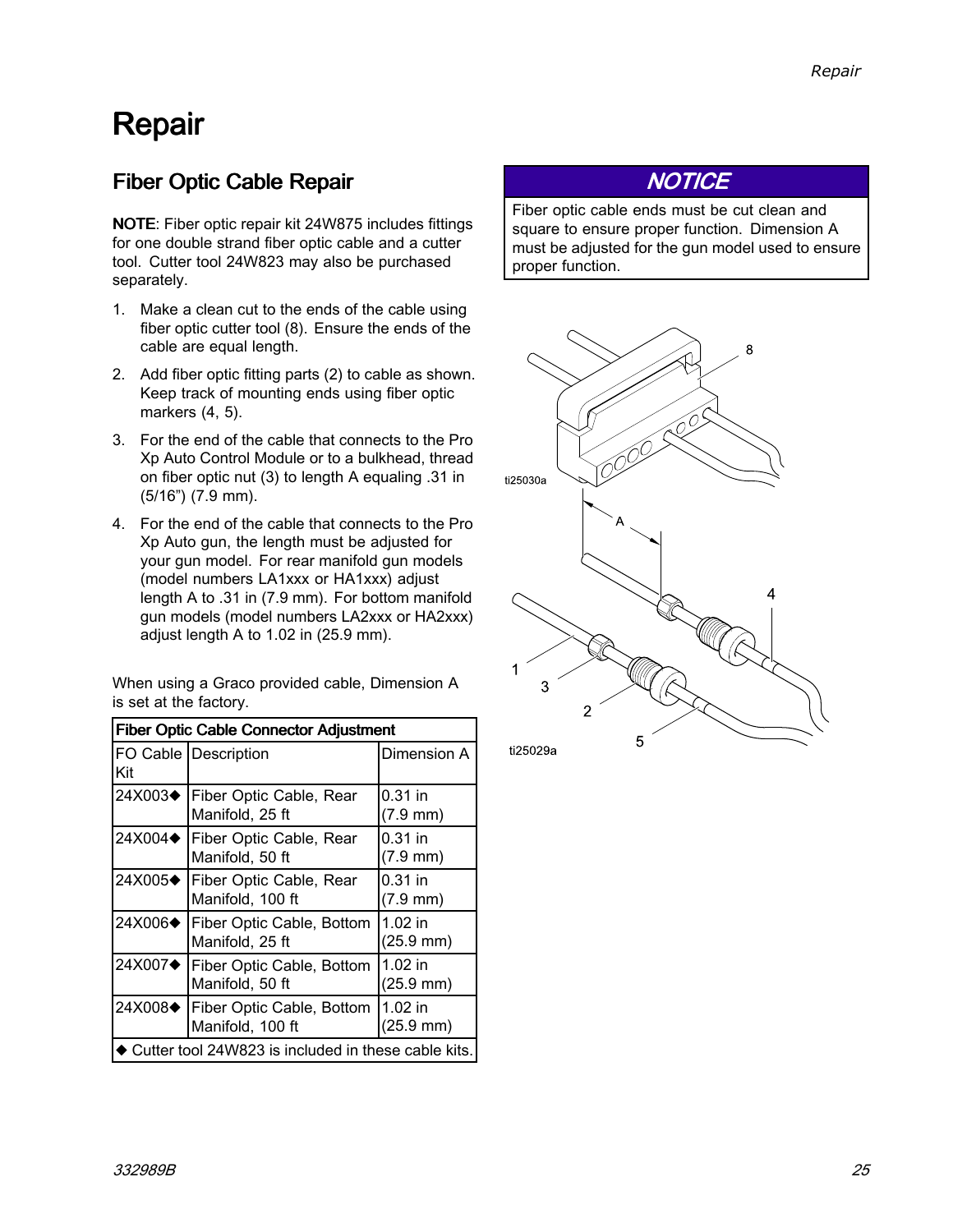### <span id="page-25-0"></span>Fiber Optic Bulkhead Installation

#### Stainless Steel Bulkhead

Accepts Graco fiber optic cable fittings. Fits 1/2 inch (13 mm) panel hole.

#### 24W876 Stainless Steel Bulkhead Installation

- 1. Drill <sup>a</sup> 1/2 in. to 9/16 in (12.7 mm to 14.2 mm) hole in booth wall or panel to allow bulkhead to pass through.
- 2. Make sure fiber optic cables meet dimensions as outlined in fiber optic repair instructions.
- 3. Insert bulkhead (6) into hole and attach nut (7) on either side. Thread in fiber optic cable fitting (2) until it bottoms out. Do not force cable further. Make sure cable marker numbers match to ensure proper communication.
- 4. Repeat for second side of communications.

#### **Plastic Bulkhead**

Accepts bare fiber optic cable. Fits 5/15" (8 mm) panel hole.

#### 24W877 Plastic Bulkhead Installation

- 1. Drill <sup>a</sup> 5/16 in. to 3/8 in (7.9 mm to 9.5 mm) hole in booth wall or panel to allow bulkhead to pass through.
- 2. Make <sup>a</sup> clean cut to the ends of the cable using fiber optic cutter tool (8). Ensure the ends of the cable are equal length.
- 3. Insert bulkhead (6) into hole and attach nut (7) on either side. Insert cable into bulkhead and tighten cinch nut down to <sup>a</sup> snug fit.
- 4. Repeat for second side of communications.



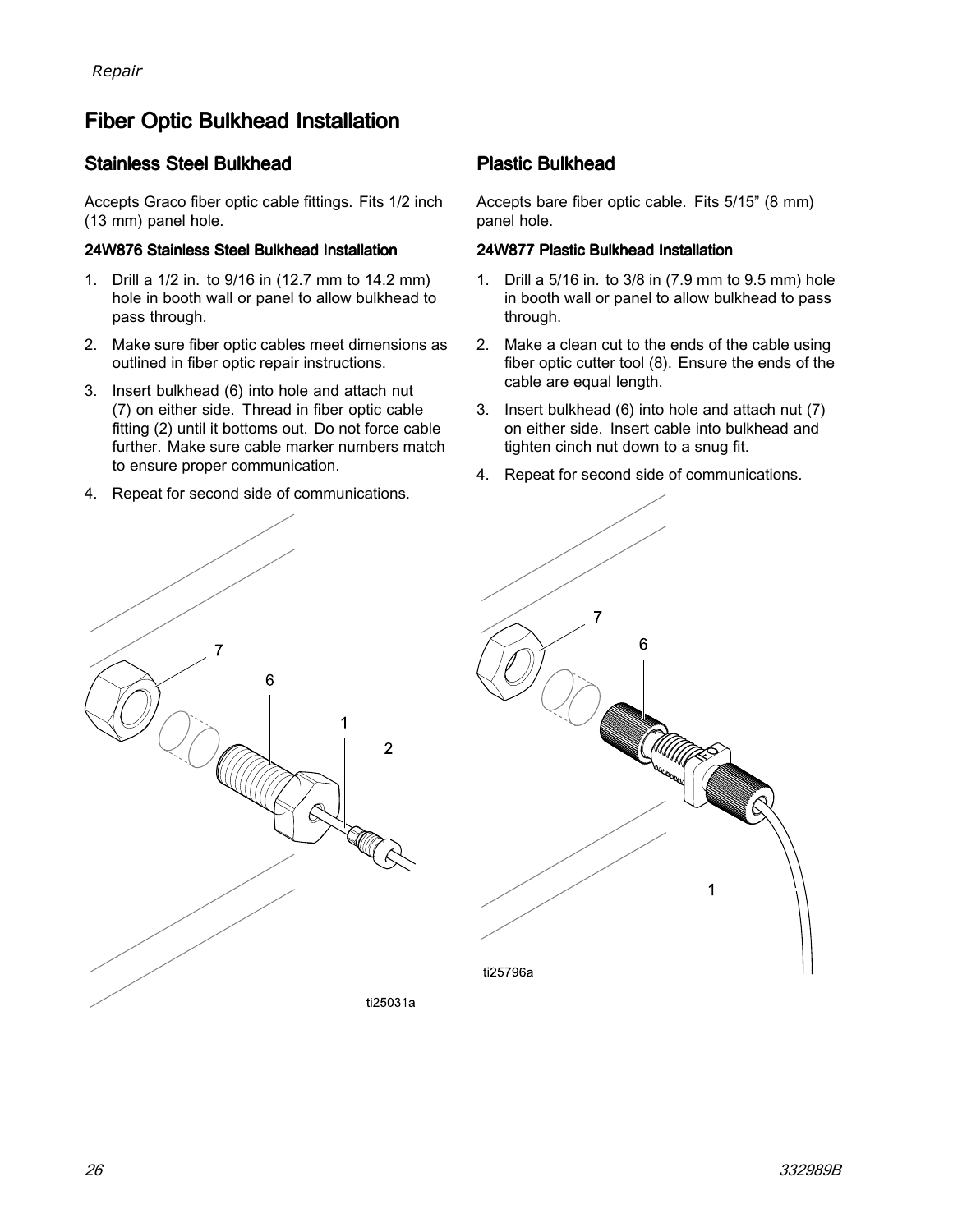### <span id="page-26-0"></span>**Parts**

### 24W035 - Pro Xp Auto Control Module Kit



Figure <sup>17</sup>

| Ref.              | Part   | <b>Description</b>                      | Qty. |
|-------------------|--------|-----------------------------------------|------|
|                   | 24X216 | Pro Xp Auto Control Module              |      |
| $\mathbf{2}$      | 277853 | <b>Mounting Bracket</b>                 |      |
| $3\blacktriangle$ | 16P265 | <b>Warning Label</b>                    |      |
| 5                 | 24W880 | <b>Power Supply with Cord Set</b>       |      |
| 5a                | 119253 | <b>Ferrite</b>                          |      |
| 6                 | 244524 | <b>Ground Wire Assembly (not shown)</b> |      |

� Replacement Danger and Warning labels, tags, and cards are available at no cost.

NOTE: The power supply has <sup>a</sup> IEC 320–C13 male connector for <sup>a</sup> power cord. <sup>A</sup> North American power cord with <sup>a</sup> NEMA 5–15P plug is included. <sup>A</sup> US power cable is provided with kits 24W035 and 34W880. Contact your local sales person if <sup>a</sup> global power cable is required.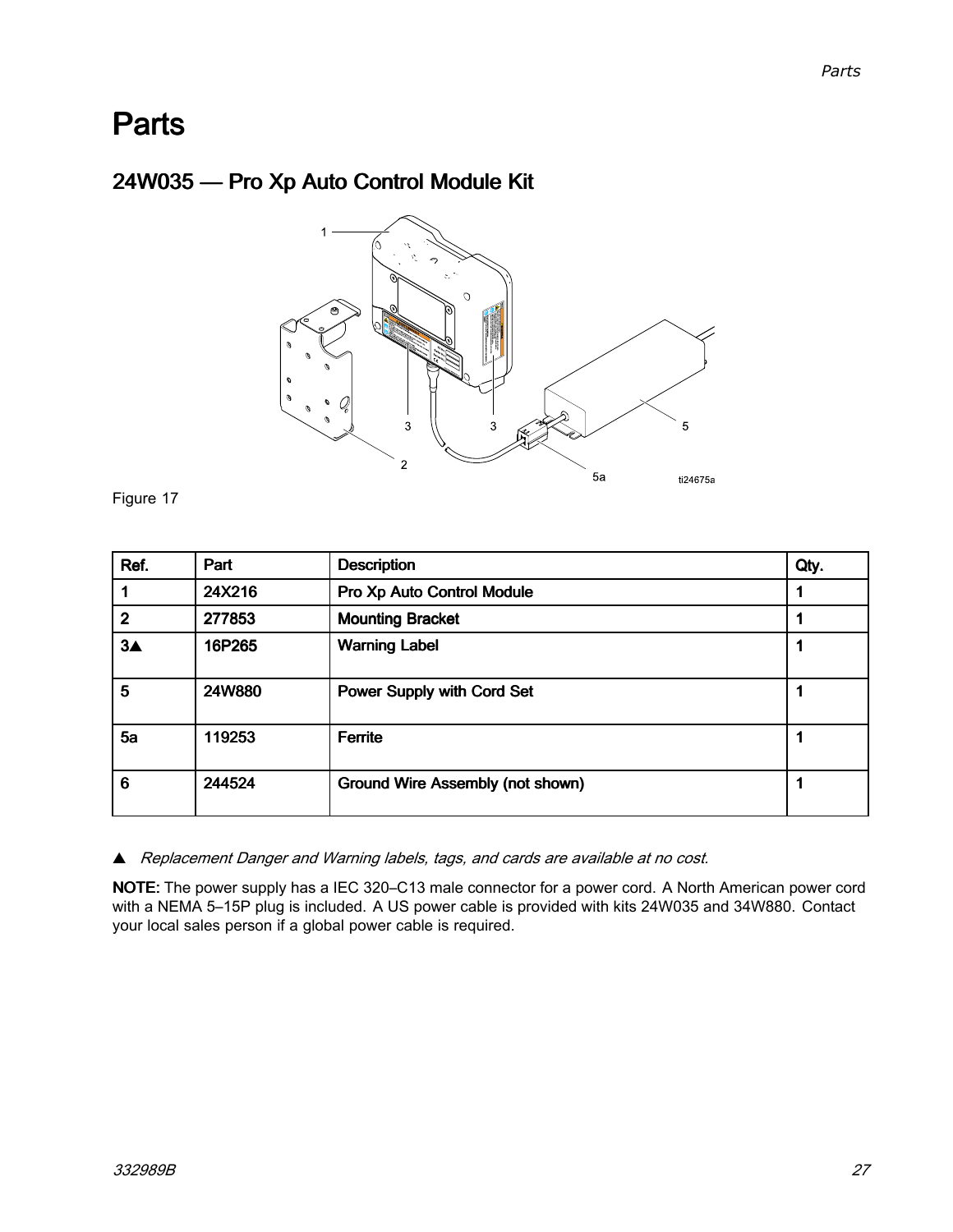## <span id="page-27-0"></span>**Accessories**

### Fiber Optic Cables for Gun

#### Models With Rear Manifolds (Model numbers LA1xxx or HA1xxx)

| <b>Kit Number</b> | <b>Description</b>                                    |
|-------------------|-------------------------------------------------------|
| 24X003            | Fiber Optic Cable, Rear Manifold,<br>$25$ ft          |
| 24X004            | Fiber Optic Cable, Rear Manifold,<br>50 <sub>ft</sub> |
| 24X005            | Fiber Optic Cable, Rear Manifold,<br>100 ft           |

#### Models With Bottom Manifolds (Model numbers LA2xxx or HA2xxx)

| <b>Kit Number</b> | <b>Description</b>                                      |
|-------------------|---------------------------------------------------------|
| 24X006            | Fiber Optic Cable, Bottom Manifold,<br>25 <sub>ft</sub> |
| 24X007            | Fiber Optic Cable, Bottom Manifold,<br>50 ft            |
| 24X008            | Fiber Optic Cable, Bottom Manifold,<br>$100$ ft         |

### Fiber Optic Cable Repair and Accessories

| <b>Kit Number</b> | <b>Description</b>                                                                                                                 |
|-------------------|------------------------------------------------------------------------------------------------------------------------------------|
| 24W875            | Fiber Optic Repair Kit -<br>Includes fittings for one<br>double-strand fiber optic<br>cable and a cutter tool.                     |
| 24W876            | Fiber Optic Bulkhead<br>Fitting, SST - Qty 2.<br>Accepts Graco fiber optic<br>cable fittings. Fits 1/2 inch<br>(13 mm) panel hole. |
| 24W877            | Fiber Optic Bulkhead,<br>Plastic — Qty. 2.<br>Accepts bare fiber optic<br>cable. Fits 5/16 inch (8mm)<br>panel hole                |
| 24W823            | Fiber Optic Cutter Tool —<br>Qty. 3.                                                                                               |
| 24X009            | Marker Numbers for Fiber<br>Optic Cable Ends - Pack<br>of 30 (#1 and #2)                                                           |

#### Control Module I/O Cable Accessory Kits

| Kit Number | <b>Description</b> |
|------------|--------------------|
| l 24W881   | I/O cable, 50 ft   |
| l 24W882   | I/O cable, 100 ft  |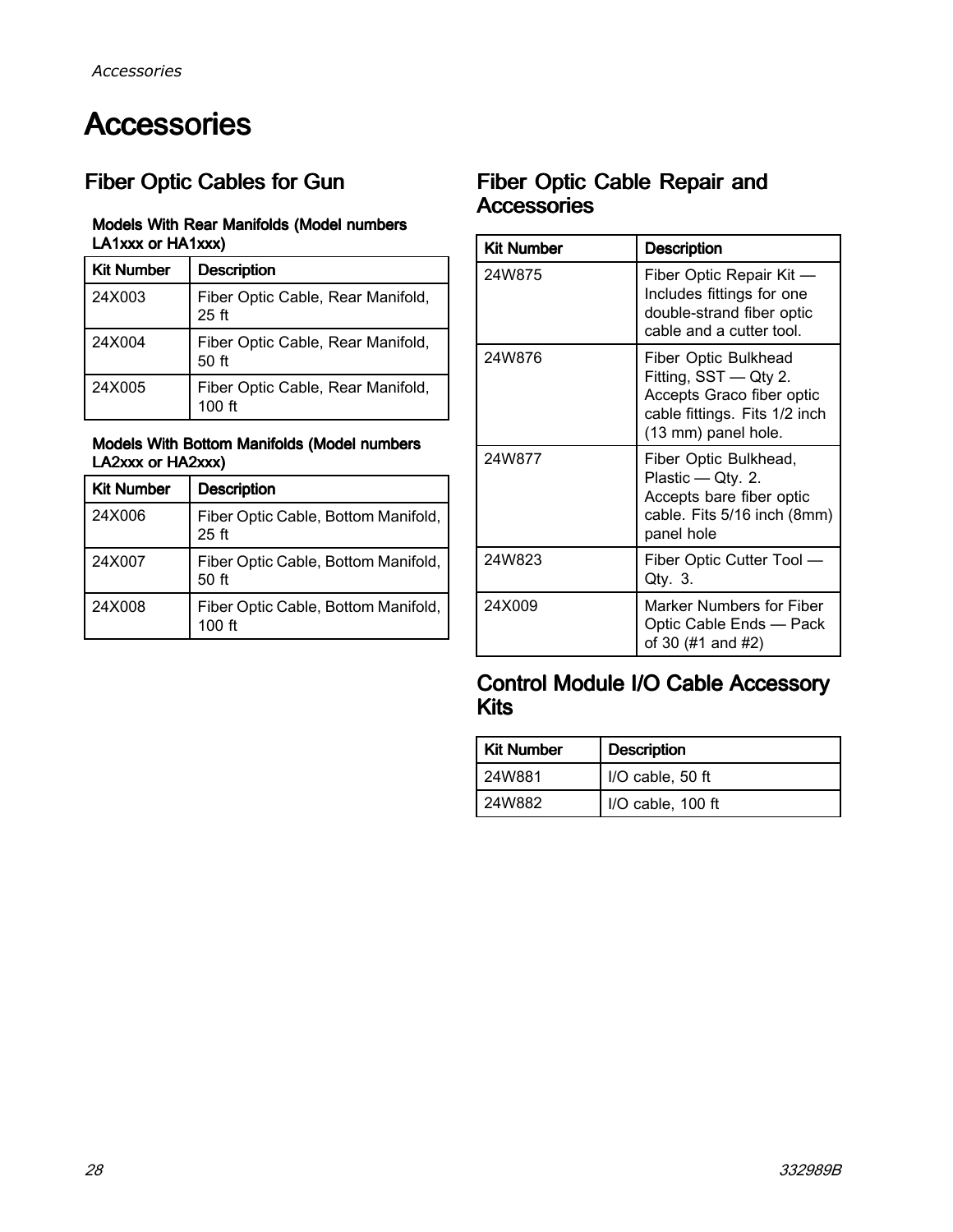# <span id="page-28-0"></span>**Mounting Dimensions**



ti17985a

| <b>Overall Width</b><br>in. $(mm)$ | <b>Overall Height</b><br>(mm)<br>in. | Overall<br>Depth<br>in. $(mm)$ | <b>Mounting Dimensions</b><br>Width (C) x Height (D)<br>(mm)<br>In. | <b>Mounting</b><br><b>Hole Size</b><br>(mm)<br>In. |
|------------------------------------|--------------------------------------|--------------------------------|---------------------------------------------------------------------|----------------------------------------------------|
| 7.2(183)                           | 6.0(152)                             | 2.8(71)                        | $2.5 \times 3.0$ (64 x 76)                                          | 0.28(7)                                            |

## **Technical Data**

|                                       | US                                                                                             | <b>Metric</b>                  |  |
|---------------------------------------|------------------------------------------------------------------------------------------------|--------------------------------|--|
| <b>Operating Temperature</b>          | 32° to 122°F                                                                                   | $0^\circ$ to $50^\circ$ C      |  |
| Storage Temperature                   | $-22^\circ$ to 140 $^\circ$ F                                                                  | $-30^\circ$ to 60 $^{\circ}$ C |  |
| Weight                                |                                                                                                |                                |  |
| <b>Control Module</b>                 | 1 lb                                                                                           | $0.45$ kg                      |  |
| <b>Mounting Bracket</b>               | 1 <sub>lb</sub>                                                                                | $0.45$ kg                      |  |
| <b>Power Connection</b>               | Straight IEC 320-C13 male connector and a North American<br>NEMA 5-15P male plug are provided. |                                |  |
| <b>External Power Requirements</b>    | 100-240 Vac, 50/60 Hz, 0.8 amps                                                                |                                |  |
| Humidity                              | 0 to 95 percent, non-condensing                                                                |                                |  |
| Display housing is solvent resistant. |                                                                                                |                                |  |